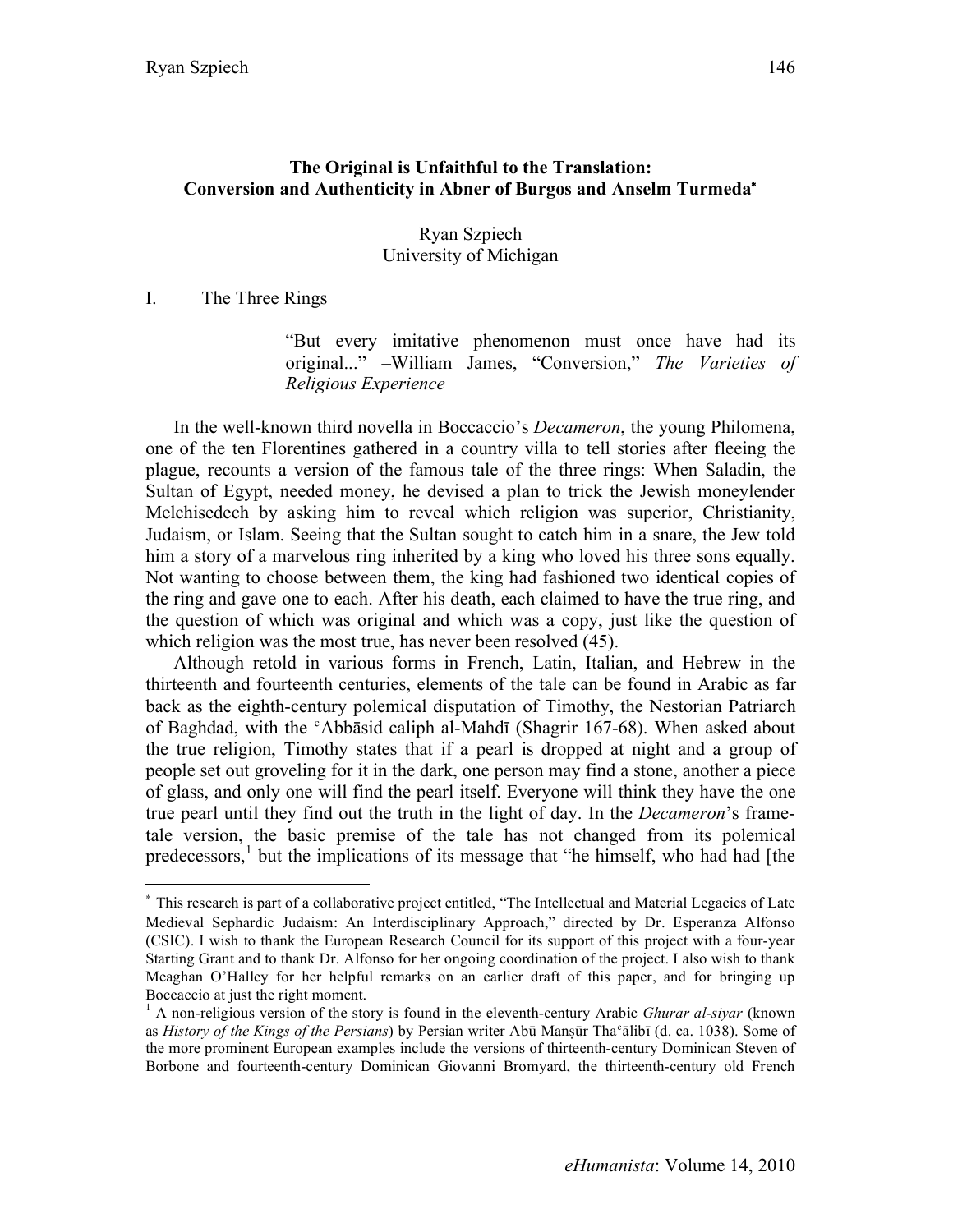rings] made, could hardly tell which was the real one" (45) seem new. Rather than emphasizing that only one son possesses the true ring, Melchisedech suggests that just as the copy cannot be distinguished from its original, so no religion, even one more ancient, can be judged superior to any other. Not surprisingly, the tale, in the form presented by Boccaccio and later repeated by Lessing in his play *Nathan der Weise*, has been highlighted as an embodiment of religious tolerance and even moral relativism.2 The novella version of the tale in the *Decameron* and in Boccaccio's thirteenth-century model *Il Novellino* have been persistently read in this way as examples of a "new" incarnation of the story, one which breaks with past didactic versions that stressed the existence of one true ring (or pearl) rather than the indistinguishability of the original from its copies. As Mario Penna has argued, there are two versions of the tale, one of a didactic, confessional character, and the other of an open-ended, aconfessional character, the latter corresponding to the more literary perspective of Boccaccio and his followers  $(138)^3$ 

A thematic analysis of Boccaccio's version, however, suggests that even if its frame-tale structure moves away from a dogmatic or apologetic rendering and acquires, in Américo Castro's words, "its maximum degree of literary relief" (22), the polemical subtext initially associated with the fable has not disappeared completely. Philomena's tale, it must be remembered, is prompted by the story of the conversion to Christianity of another Jew named Abraham: After a merchant named Giannotto entreats his Jewish friend, Abraham, to convert, arguing that Judaism was "growing weak and coming to nothing" (Boccaccio 39), Abraham visits Rome to decide for himself which religion is superior. After witnessing widespread corruption among the clergy, he decides to convert because in *spite* of such sin Christianity "continuously grows and becomes brighter and more illustrious...it is truer and holier than any other religion" (42). Scholars have frequently taken these two texts have as a pair in dialogue over the relative merit of the three religions (Cottino-Jones 88). Even if Melchisedech's story is read as a response to Abraham's conversion, however, their narrative unity, within the context of the frame-tale structure in which the one text "generates" the other, links the themes of the more irenic, literary version of the three-

482-83, Haring 148-50, and Wacks 1-13.<br> $3$  The view that highlights two versions, confessional and aconfessional, is repeated in altered form by both Fischer and Sosio 69.

version of *Dis dou vrai aniel,* and the Hebrew version of Abraham Abulafia in *Sefer 'Or Ha-Sekhel,*  among others. An overview is provided by Stewart*,* although she focuses only on Western sources and can be supplemented with Shagrir.

 $2^2$  The best-known presentation of this thesis is the classic study by Penna. Shagrir argues that the tale "is known in the Western culture as reflecting values of religious toleration and relativism inherent in the term 'religious truth.'" (163). The eschewing of explicit didacticism in the openness of the frame-tale structure implies not only that the story has no certain moral center, but also that the version of the stories it presents is in no way bound to its earlier models but has become a new "original" version. In semiotic terms, frame stories can be compared to signs that refer to no solid referent but only to other signs. Their means of signification and "expression of meaning" is not linear but circular, revolving not around a fixed center but an empty middle. On the semiotics of the frame-tale structure, see Menocal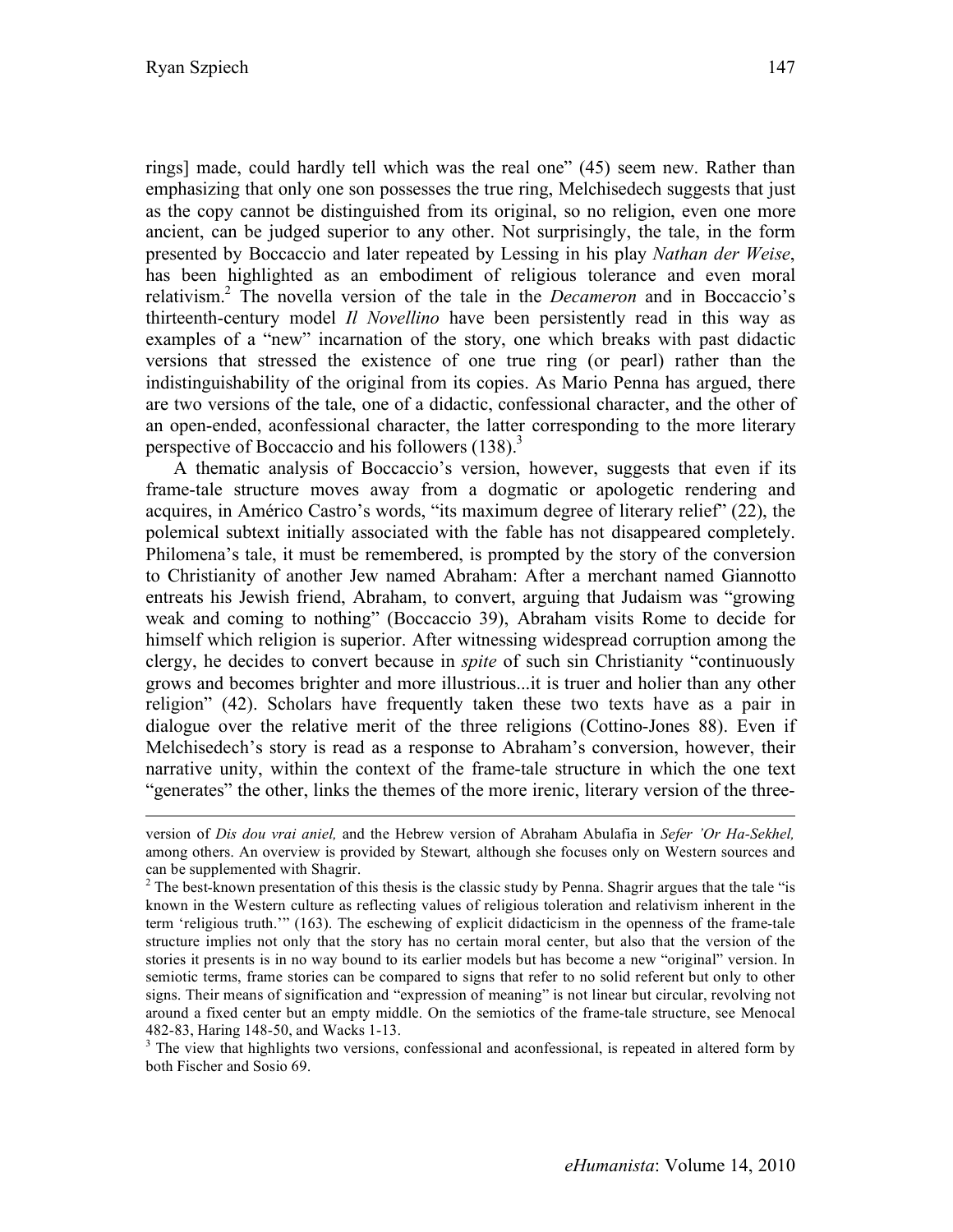rings tale –religious relativism and the equality between originals and copies– with those of the more polemical story that precedes it –religious conversion and the abrogation of Judaism by Christianity. By narrating them as a pair, Boccaccio presents their themes as parallel aspects of a larger debate about religious identity and its representation in narrative, reflecting the polemical undercurrent of the story –to which the three-rings tale is meant to be an answer– as an ineluctable component of its meaning.

I propose to adopt the parallel themes presented by Boccaccio in his opening stories –originality and imitation, polemic and narrative, conversion and supersessionism– as the conceptual frames for an analysis of the intersection of literary and religious discourses in two examples of late-medieval writing about conversion. I will focus on the multilingual works of two authors, both religious converts, whose lives nearly overlap at the precise moment that Boccaccio wrote his opening stories: the Hebrew and Castilian texts of Abner of Burgos, known after his conversion to Christianity as Alfonso of Valladolid (ca. 1270-ca. 1347) and the Arabic and Catalan texts of friar Anselm Turmeda, known after his conversion to Islam as 'Abdallāh al-Turjumān (ca. 1352-ca. 1423-32). Situated between the two, Boccaccio's tales may serve as a lens through which to read the works Abner / Alfonso and Anselm / ʿAbdallāh together. Looking Janus-faced both backward at its polemical predecessors and forward to its later literary recensions, Boccaccio's model suggests that the polemical language of confessional supersessionism, in which the "new" obviates the "old" and at the same time invokes it as a permanent condition of its own meaning and value, may be read, through the metaphor of translation, as parallel to the narrative language of originals and translations, of authentic rings and their identical copies.

By comparing the conversion narratives presented at the beginning of their polemical texts, I will show first that both Abner / Alfonso and Anselm / ʿAbdallāh strive to present language in a similar way as a source of authenticity in their polemical argumentation, implicitly linking translation and conversion as tools of religious polemic. I will then argue that despite the intentions of Abner / Alfonso and Anselm <sup>c</sup>Abdallāh, this link between conversion, translation, and polemic is not a oneway street in which relativism and exclusivity vie to overshadow each other, but a symbiotic circle in which the old and the new, the original and its translation, exist through each other as a dialectical pair of mutually necessary opposites. Just as Boccaccio's literary, pluralistic reconception of the three-rings tale carries with it, in the companion tale of Abraham's conversion, the traces of the fable's polemical history, so contrarily the polemics of Abner / Alfonso and Anselm / <sup>c</sup>Abdallah, because they are built off of their authors' narratives of conversion, carry within their narrative structure literary elements that are directly at odds with their polemical agenda. Just as the confessional element of the three-rings tale is in tension with the aconfessional message within Boccaccio's own literary framing, so polemical writing too, because it depends on the same dialectic of originals and their translations, is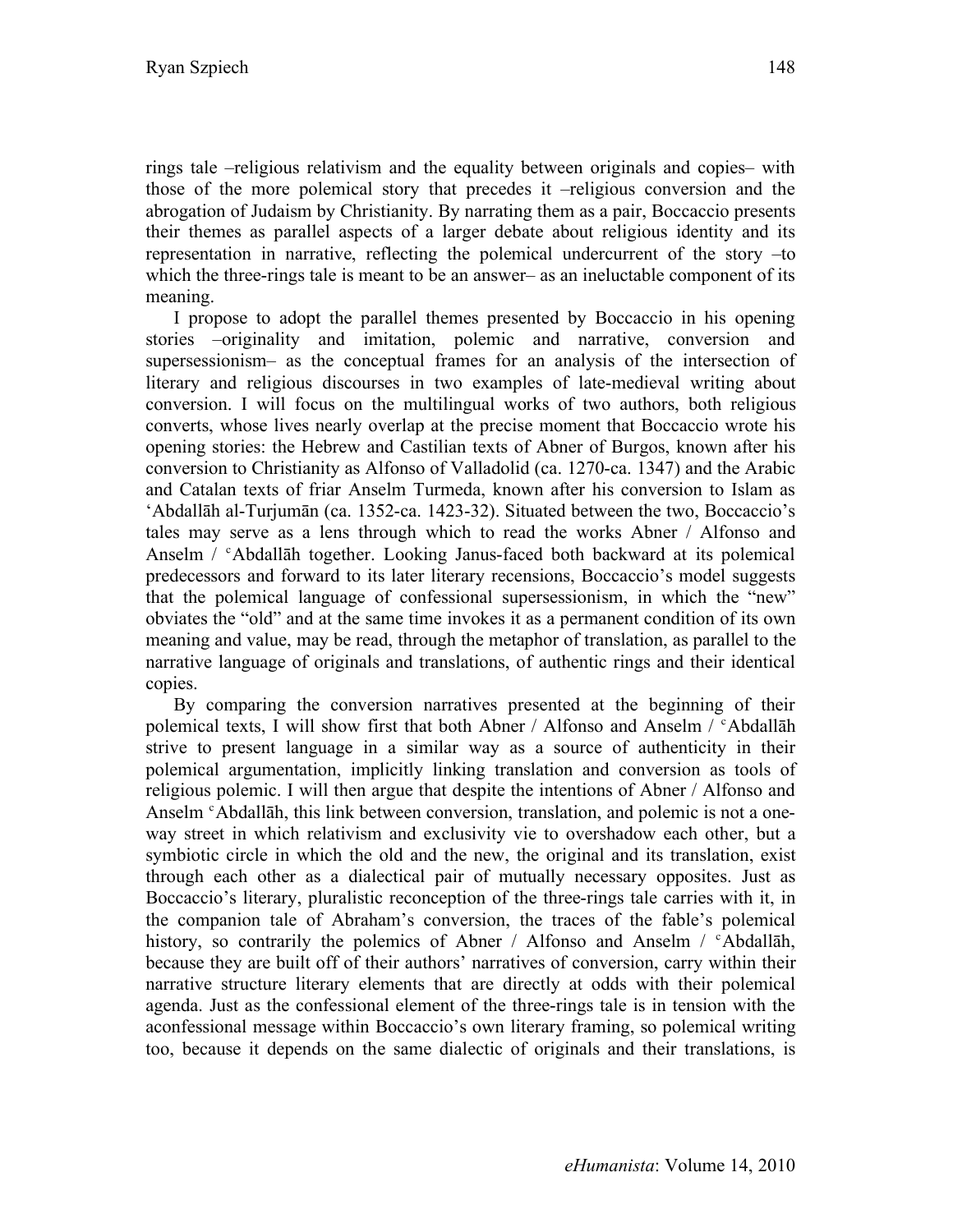constantly at odds with its own internal paradox of abrogation in which the polemical enemy is rejected and at the same time preserved within that very rejection.

### II. Traduttore, Traditore

"Der Jargon der Eigentlichkeit ist Ideologie als Sprache." ("The jargon of authenticity is ideology as language.") –Theodore Adorno, *Der Jargon der Eigentlichkeit*

The theme of "originals and copies" is an essential aspect to the justification of religious abrogation in the writing of Castilian Jew Abner of Burgos / Alfonso of Valladolid. When Abner / Alfonso finally converted to Christianity sometime around 1320, he claims to have struggled with religious doubt as a pious Jew for over twentyfive years. According to the literary narration of his transformation at the beginning of his earliest surviving work, the Hebrew *Moreh Ẓedek* (*Teacher of Righteousness,* now surviving only in Castilian translation as *Mostrador de justicia*), he began to doubt his ancestral faith in 1295 when, working as a doctor in Burgos, he treated numerous Jews for distress after the failure of the messianic movements in Ávila and Allyón (Baer 1:  $280)$ <sup>4</sup>. He claims that he began to have a series of dreams twenty-five years after the events of 1295 in which crosses appeared on his clothing and a "great man" appeared to him to scold him and tell him he was "responsible for the sins of all the Jews."<sup>5</sup> The text takes the form of a dispute between a Christian ("Mostrador," the Castilian rendering of the Hebrew *Moreh,* "teacher") and a Jew ("Rebelle" [sic], the Castilian of *Mored,* "rebel"). It begins:

 <sup>4</sup> According to the fifteenth-century polemicists Pablo de Santa María and Alonso de Espina, who quoted and summarized parts of Abner / Alfonso's earlier work, *Sefer Milḥamot ha-Shem* (*Book of the Wars of the Lord*), two Jews predicted that in the year 1295 (5055 AM), the Jews would be called out of exile. They assembled in the synagogue in white garments, as for Yom Kippur. According to the Christian sources, crosses appeared on their clothing, causing them much distress (Pablo de Santa María 525a, and copied verbatim by Alonso de Espina in 3.10 of the *Fortalitium Fidei,* 172rb). <sup>5</sup> In the *Mostrador,* he relates that he dreamed he saw crosses on his own garments: "Penssé otrossi en

rrazon de aquellos sseellos ssegund cruzes que fallé en mi vestimienta e dix: "Quiça que [el] fecho destos seellos fue como los seellos segund cruzes que ffallaron muchas aljamas de los judios en este rregno de Castiella...que era ante desta vision quanto veynte e cinco annos" (1994, 1:13-14 / f. 12v. NB: All references to the *Mostrador* will give the page number from the two-volume printed edition by Mettmann followed by the folio from the BNF MS espangol 43. The spelling and punctuation follow Mettmann's largely diplomatic rendering.) The vision of an elderly, venerable or great man in dreams is a common trope evident in such classical sources as the dream of Scipio. In Christian dream texts, which evolved principally in the context of hagiography, the *apparitio* of such a figure was a means of validating the authority of the dream and dreamer. In the context of late-medieval appropriation of this trope, one interesting parallel possibly known to Abner / Alfonso is the dream of Ibn Zabāra in the introductory *maqāma* of his *Sefer Shaʿashūʿīm* (*The Book of Delights*). On the development of the authoritative use of dream visions in Christian tradition, see Moreira 13-37. On Ibn Zabāra, see Wacks 79-80.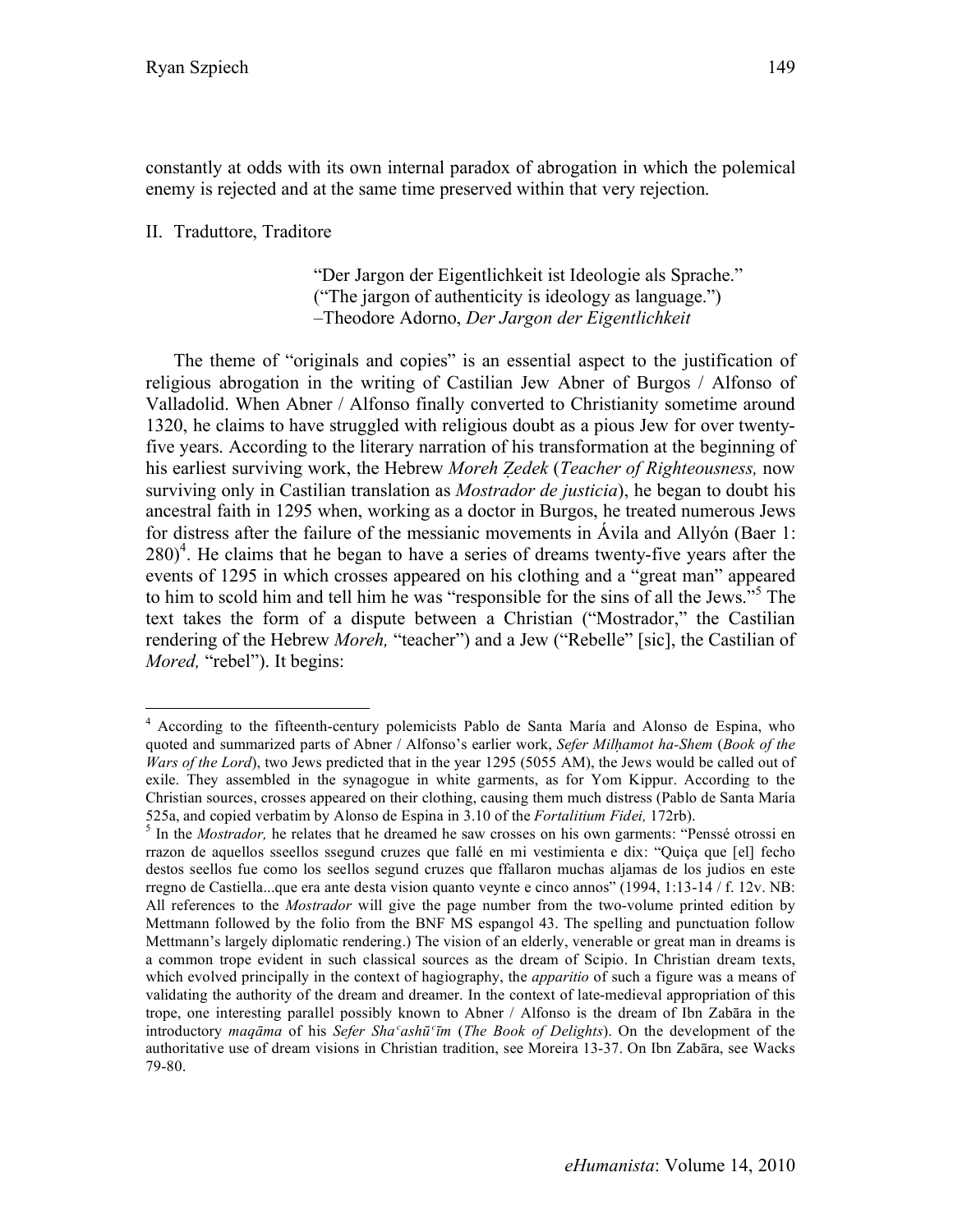Dixo el Maestro: Caté la premia de los judios, el mi pueblo donde yo era, que sson en esta luenga captividad quexados e quebrantados e angustiados en ffecho de los pechos, el pueblo que descendieron de la ssu onrra e del ssu loor que ssolian aver, e non an ayuda nin ffuerça en ssý. E acaesçió un dia, penssando yo mucho en este pleito, que entré a la ssignoga con gran lloro e amargura de mi coraçon, e ffiz plegarias a Dios...E de la gran coyta que tenia en mi coraçon e de la lazeria que avia tomado canssé e adormesçíme; e vy en vision de ssuenno un grand omne que me dizia: "; Por qué estás adormesçido?" (Abner de Burgos 1994, 1:13 / f. 12r)

This opening narrative provides the interpretive frame for the lengthy polemic to follow, justifying its anti-Jewish arguments by making them the fruits of the author's own struggle within Judaism and by conflating the two dueling characters, the Christian *Moreh* and the Jewish *Mored,* into the two sides of Abner / Alfonso's own identity. Abner / Alfonso presents the Jews as "el mi pueblo donde yo era" and invokes their plight in an increasingly hostile Christian society as his own. He portrays his conversion as born of his pious anguish while he prayed in the synagogue, "E agora, Ssennor...piada ssobre el tu pueblo Israel." (1994, 1:13 / f. 12r).<sup>6</sup>

The invocation of his own personal experience is essential for the construction and defense of Abner / Alfonso's authorial voice in the *Mostrador*. By recounting his own conversion story, he aims to show that he is still very much like the Jews against whom he argues. Abner / Alfonso must prove for his Jewish readership, as author and as character of his own narrative, his own authenticity as a Jew who not only shares in Jewish tradition, but who arrived at conversion from within purely Jewish sources and arguments. He presents his new Christian faith as a conclusion born of his Jewish belief, insisting that his "discovery" that Jesus is the Messiah awaited by the Jews "era rrazon estranna a mí mucho, segund el huso e la costunbre que avia husado ante desto en creer la ffe del comun de los judios" (1994, 1:13 / f. 12r). Given the framing of his polemical text within his own conversion narrative of protracted doubt, suffering along with his fellow Jews, and even resistance to his own burgeoning interest in Christian ideas, the "rebelliousness" of the Rebel Jew is conflated with his own internal doubts, just as the Christian voice of the Teacher is conflated with his postconversionary authorial voice. He asserts that, before converting, he grew frustrated with his dream and the doubts it gave voice to, and said to himself, "Non lo menbraré más, e tollerlohe de mi coraçon e mi ymaginaçion, e ffincaré en la mi fe en que nasçí, como fincó mi padre e mi avuelo e todas mis generaçiones, si quier sea bona fe o mala, e non cataré a mi coraçon nin a mis penssamientos, ca non so yo mejor que mis parientes" (1994, 1:13 / f. 12r). His conversionary persona serves as the basis for the justification (or "author-ization") of his authorial self as both authentically Jewish in his doubts and struggles and authentically Christian in his new conviction. By

 <sup>6</sup>  $6$  For consideration of this dual perspective, see Lazar. For discussion of the role of Abner / Alfonso's dream narrative in his polemic, see Sainz de la Maza 1992b.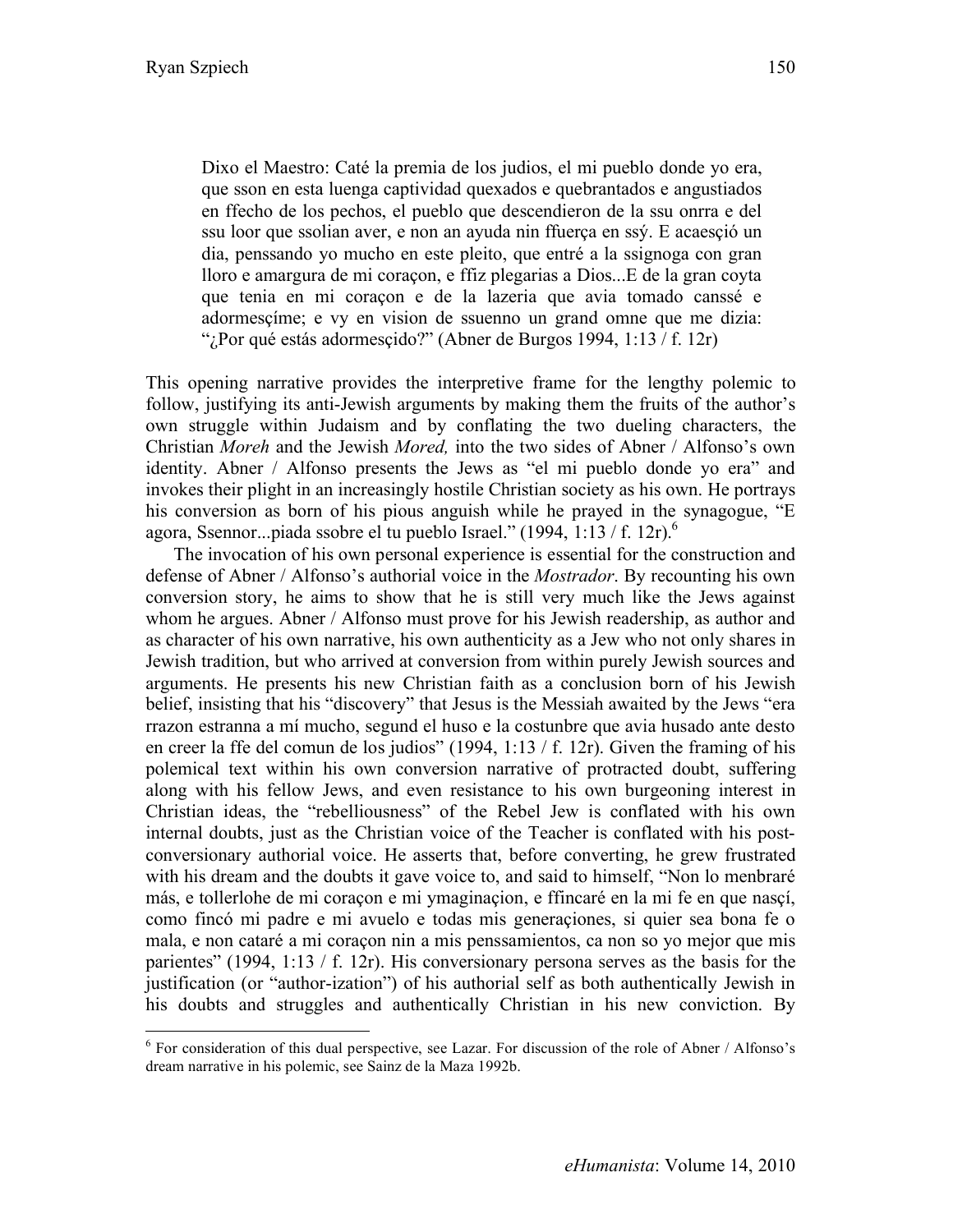claiming he received a revelation of Christian truth largely against his own will as a believing Jew, he aims to present himself as both an expert in Judaism whom his readers personally knew and as a teacher whom they must follow in conversion.

This use of a first-person authorial voice mimicking a pseudo-Jewish experience of doubt before Christian arguments parallels his deliberate avoidance of Christian sources and his stylistic imitation of Rabbinical discourse in the *Mostrador*. He claims that when he awoke from his conversionary dream, his first impulse was to study more deeply in Jewish tradition: "E quando desperté de my suenno...me entró en voluntad a catar y estudiar sobre las rrayzes de la fe en los libros de la Ley e de los prophetas e de los sabios e de los glosadores estoricos e allegoricos e en los libros de filosofos" (1994, 1:13 / f. 12r). It is almost exclusively from these sources of "la Ley" (Torah), "los prophetas" (prophetical books), "los sabios" (Talmud), "glosadores estoricos e allegoricos" (aggadic midrashim and Biblical commentary) and "los libros de filosofos" (Jewish and Muslim philosophers) that he draws the proofs for his arguments, turning only very infrequently to Christian writers and the New Testament. He weaves well-known Talmudic and Biblical phrases into his prose, so that even the words spoken to him in his dream echo familiar statements from Rabbinical tradition.<sup>7</sup> Abner / Alfonso implores his reader to heed his words and example, encouraging his fellow Jews to explore their own doubts as he did and to find the truth he believes is hidden within the sayings of the sages of Jewish tradition (1996, 2:99 / f. 184v). This exploration of what Abner / Alfonso claims are the secrets of Jewish tradition hidden within its authentic writings is critical not only for individual salvation, but for the preservation of the truth of Judaism itself. Paraphrasing a string of Biblical and Talmudic texts, he pleads:

E non deve ffincar omne dubdoso en esta grand rrayz, ca non es de las cosas que se pueden perdonar, nin deven tomarla groseramientre e como de passada, ca el enganno que omne puede rrecebir en ello non es como enganno de aver, mas es enganno del alma para él e para su ssimiente e

 <sup>7</sup>  $<sup>7</sup>$  Baer 1:334, and Sainz de la Maza 1992a, 800. For example, the section cited above contains within it</sup> the following allusions, noted in italics: "*Non lo membraré más* (Za 13:2), e tollerlohe de *mi coraçon e mi ymaginaçion* (Ps 26:2 / 1Sm2:35)...ca *non so yo mejor que mis parientes* (1Kg19:4)." In his second dream narrative, the man appeared to Abner / Alfonso again, "*e díxome como sannudo: ¿Ha[s]ta quándo, pereçoso, dormirás? ¿Quándo te levantarás de ssuenno?* (Pr 6:9)...e díxome: "*El Sello de Dios es Verdad* (BT Shabbat 55a). *He que amaté como nuve tus yerros e como nube tus peccados; tórnate a mí, que redemíte* (Is 44:22)" (Abner de Burgos 1994, 1:13 / f. 12r). Much work remains to be done in identifying Abner / Alfonso's allusions and citations. Although the Mettmann has identified many of the thousands of citations from the Hebrew Bible, he did not mention any of these in the opening passage of the work and has identified very few of the hundreds of Rabbinical allusions.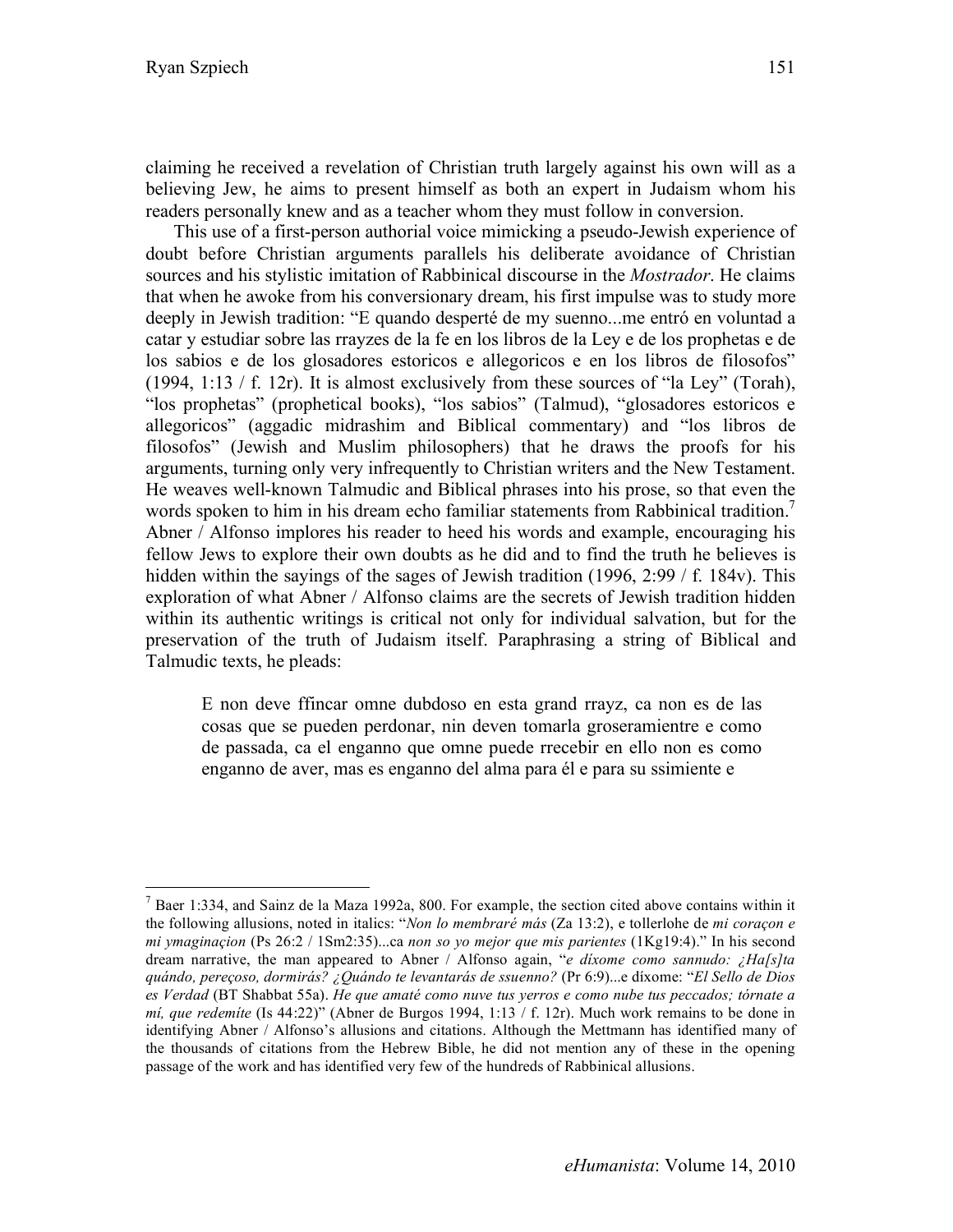para todos los qui dél ssiguieren, ellos e sus ffijos e fijos de sus ffijos fasta siglo, e que todo Isrrael sson fiadores unos por otros. (1996, 2:99 / f.  $184v<sup>8</sup>$ 

His notion that Jews keep their faith "through each other" not only reiterates the theme he suggested from the very beginning of the *Mostrador* in recounting how the man who appeared to him in his conversionary dreams told him, "los peccados de todos los judios e de ssus fijos e de sus generaçiones tienes a cuestas" (1994, 1:13 / f. 12r). It also forms the basis of his call to other Jews to follow his model in converting to Christianity in order to fulfill the truth he sees at the heart of Judaism.

This argumentative strategy differs in critical ways from most earlier Christian anti-Jewish polemical writing in its direct address to Jewish readers, its explicit discussion of concrete circumstances that prevent Jews from converting to Christianity, and its deliberate use of Jewish sources and stylistic elements. The traditional figure of the stubborn and hard-hearted "Hermeneutical" Jew who symbolized, in Augustinian terms, a "witness" to the truth of Christianity in its abrogation of Judaism, existed virtually unchanged for a millennium, determining anti-Jewish polemical writing principally as a refutation of this constructed infidelity.<sup>9</sup> It was not until the turn of the twelfth century that polemicists sought to blend new sources of argumentative authority such as logical reason with the traditional corpus of Biblical *auctoritates*, or proof texts.<sup>10</sup> The introduction of non-Biblical proofs into polemical writing opened the door to a more general reconsideration of the parameters of argumentative *auctoritas*, leading to a growing interest, by the middle of the thirteenth century and especially within the newly formed Dominican order of preachers, of seeking proof texts in the sources considered authoritative by other religions, including the Talmud and Qur $^3$ ān.<sup>11</sup> These shifts each entailed a progressive

 <sup>8</sup>  $8$  I have identified at least three sources used here by Abner / Alfonso, Lv 6:7, BT Bava Metzia 58b, and Ez 37:25. His use of "rrayz" is a clear Hebraism, representing a translation of "cigar" (Heb. "root," "principle," "foundation"). This is confirmed by similar use in the *Teshuvot la-Meharef*, cited below, n. 35.

 $9$  On the concept of the Hermeneutical Jew, see Cohen 3 n. 3; and Markus.

<sup>&</sup>lt;sup>10</sup> In polemical texts by writers such as the *Dialogus contra Iudaeos* of the convert Petrus Alfonsi (converted 1106), the *Disputatio Iudei et Christiani* of Gilbert Crispin (d. 1117), the *Dialogus inter Philosophum, Iudaeum, et Christianum* of Peter Abelard (d. 1142), or the *Disputatio contra Iudaeum Leonem* of Odo of Tournai (d. 1113), arguments are made *ratione et auctoritate*, by reason and authority together. By the middle of the century, Peter the Venerable of Cluny (d. 1156), in his *Adversus Iudaeorum inveteratam duritiem,* argued that Jewish infidelity consisted not only of a rejection of sources, but an irrational lack of reason. On this shift, see Cohen 254-70; and Funkenstein 1971, 378-80, and 1968, 138-41.<br><sup>11</sup> In arguments such as those by the converted Dominican Paulus Christiani at the Disputation of

Barcelona in 1263 and the Aragonese Dominican Raymond Martini in his anti-Jewish *Pugio Fidei* (*Dagger of Faith*) from 1278, Biblical authorities are blended with hundreds of Talmudic and Midrashic citations, all given in the original Hebrew (or Aramaic) alongside faithful Latin translations. Martini's arguments and sources bear much similarity to Abner / Alfonso's in the *Mostrador*, which followed the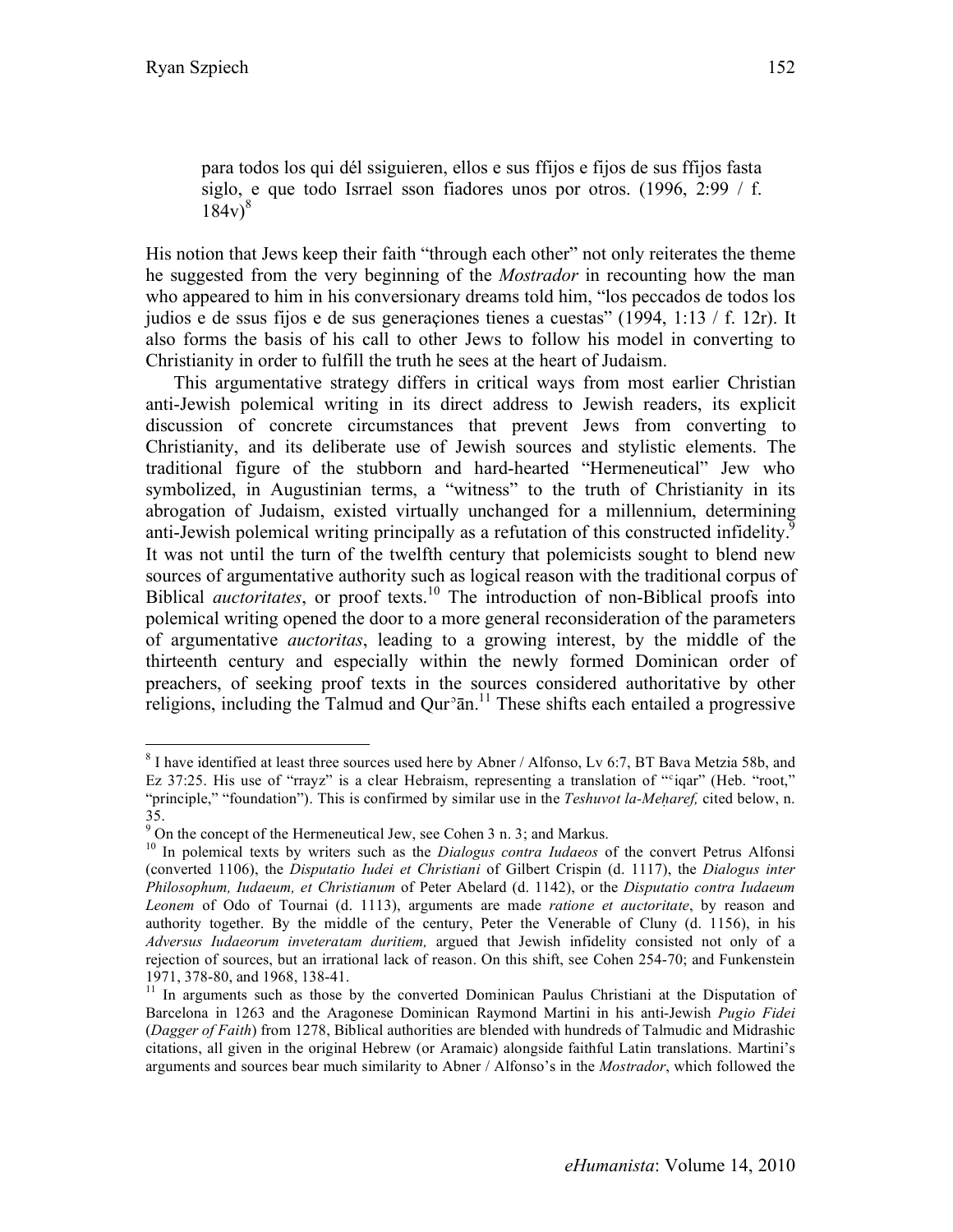$\overline{a}$ 

attempt to approximate an authentic non-Christian perspective. In moving from "rational" proofs to the refutation of non-Christian sources in their original languages and then finally to the appropriation of those same sources in support of Christianity, polemicists moved ever closer to what they perceived as authentic proofs of their polemical arguments in "original" non-Christian sources. As part of this appeal to the prestige of originality, polemicists exploited Muslim and Jewish arguments defending Hebrew or Arabic as God's most "original" language by seeking to defend Christianity with the most authentic scriptural sources in those languages.

The arguments of Abner / Alfonso follow directly in the wake of this progressive attempt to approximate authenticity by appropriating originality. Abner / Alfonso explains, "los más de los judios creen en los dichos de ssus ssabios del Talmud...nos adueremos pruevas...de los sus grandes ssabios abtenticos e onrrados entrellos" (1994, 1:43 / f. 28v).<sup>12</sup> He therefore sets out to show that Christianity consists in believing in these authentic sources of the Jews and that "los vuestros ssabios abtenticos entre vos vos desmienten e que concuerdan con los sabios de los gentiles en dar testimonio contra vos..." (1996, 2:444 / f. 342r).<sup>13</sup> Jews, he argues, do not follow their own authentic authorities and instead "...negades vos a los vuestros ssabios abtenticos" (1996, 2:349 / f. 293r).<sup>14</sup> In Abner / Alfonso's polemic, authentic Jewish sources both contradict Judaism and support Christian ideas because, he suggests, Christianity is actually Judaism in its most "authentic" state. In making this appeal to authenticity, however, he does not only share in the thirteenth-century project of citing Rabbinical sources in support Christian truth. He also presents himself as an authoritative source of this interpretation because of his authentically Jewish experience. His own conversion narrative, which he uses to frame his anti-Jewish arguments, can thus be read as a deliberate appeal to authenticity as one who understood "la premia de los judios, el mi pueblo donde yo era."<sup>15</sup>

A central part of this construction of authorial persona as authentically Jewish is the use of Hebrew. Abner / Alfonso is unique in the long history of Christian polemical writing because he is the first writer to compose his anti-Jewish arguments

*Pugio* by less than fifty years, even though Abner / Alfonso's work shows no concrete signs indicating he was familiar with the Dominican's polemics. On Abner / Alfonso's place in the history of anti-Jewish polemic, see Chazan 1984. For an argument against his familiarity with Martini, see Chazan 1999.

<sup>&</sup>lt;sup>12</sup> He also discusses "los grandes sabios abtenticos, que estudiaron mucho en la çiencias e las

escribieron en los libros abtenticos" (1996, 2:350 / f. 293v).<br><sup>13</sup> "Los christianos...nos fallamos e creemos bien ffirmemiente los dichos de los prophetas e de los grandes ssabios abtenticos entre vos e entre otros gentiles" (1996, 2:58 / f. 165r).<br><sup>14</sup> "...non avedes Ley de verdat. Ca ffue olvidada de vuestros parientes e de vos, pues que non la

entendedes segund la verdat que tienen los omnes de los entendimientos abtenticos" (1994, 1:64 / f. 38v).

<sup>&</sup>lt;sup>15</sup> See the forthcoming article by Szpiech for a further exploration of the rhetoric of this selfrepresentation.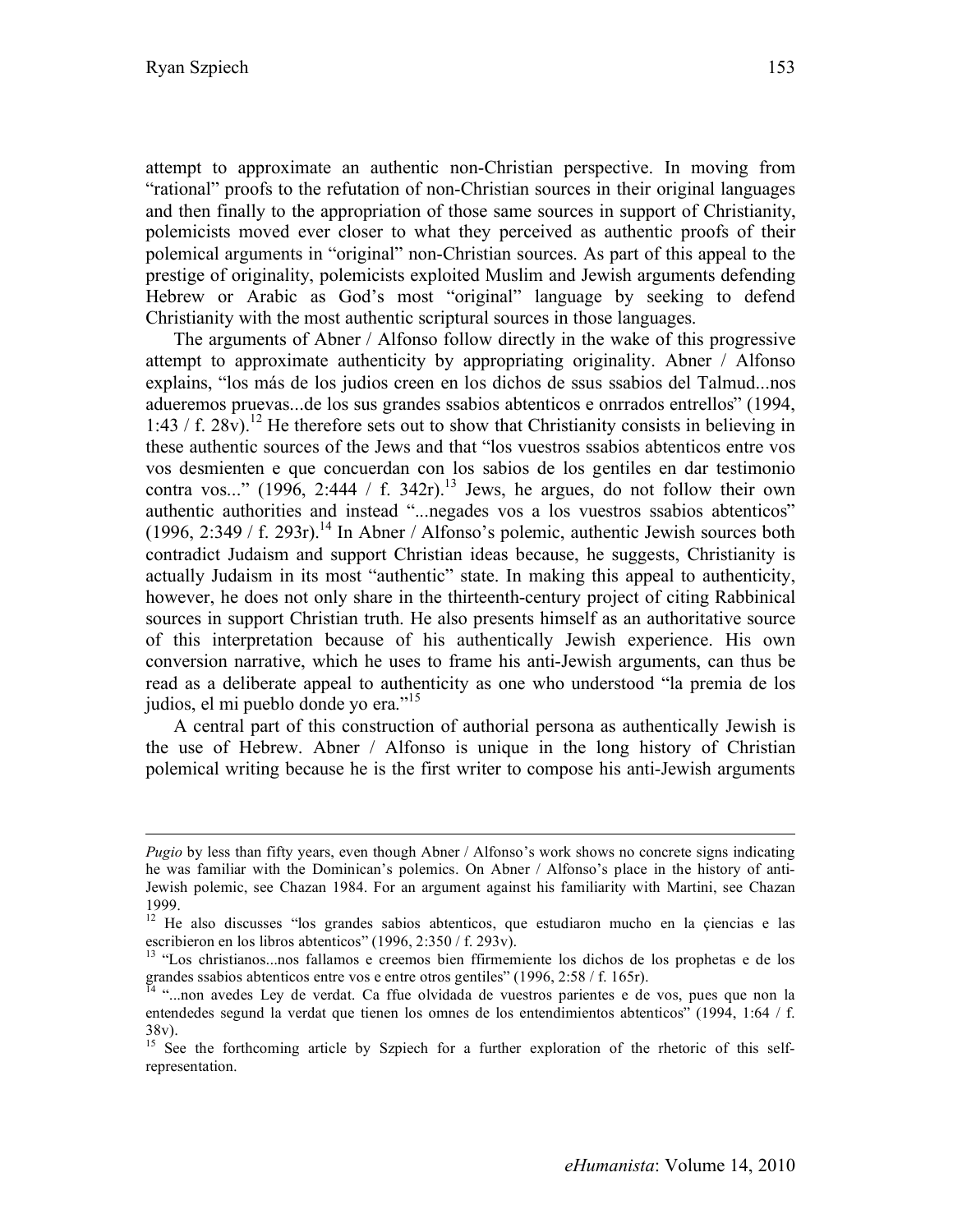in Hebrew.16 Like the *Mostrador*, virtually all of Abner / Alfonso's surviving works all written after his conversion –were composed in Hebrew.<sup>17</sup> It is known that Abner / Alfonso himself translated his first work, the now lost *Sefer Milḥamot ha-Shem* (*Book of the Wars of the Lord*), into Castilian at the request of Doña Blanca, Señora of the convent of Las Huelgas in Burgos.<sup>18</sup> The fact that, even after he was commissioned to translate his work, Abner / Alfonso continued to write his later polemics in Hebrew is a significant demonstration of the importance of language in his polemical endeavor. He explicitly refers to his use of Hebrew in the text as a deliberate choice that reflected his intention to speak directly to a Jewish readership: "...Non tomé los viessos ssegund que sson trasladados al latin entre los christianos, ssinon segunt que sson entendudos en lengua del ebrayco. E esto es porque mis palabras e mis rrazones aqui non son con los christianos, ssinon con los judios contradezidores" (1996, 2:28 / f. 151v-52r).<sup>19</sup> He appeals to language as the basis of his argumentative authority and proof of his authenticity as still culturally Jewish even after his conversion.

 <sup>16</sup> No earlier work of Christian anti-Jewish polemic *written* in Hebrew is known to exist. Abner / Alfonso's composition in Hebrew and later translation into Castilian parallels Ramon Llull's repeated self-translations between Catalan, Arabic and Latin. Llull allegedly wrote the million words of his *Llibre de contemplació de Deu* first in Arabic, and later translated them himself, a practice he may have repeated with some other works. Nevertheless, even Llull, who became slightly more involved in anti-Jewish polemic later in his prolific career, never wrote in Hebrew. On Llull's alleged use of Arabic, see

Garcias Palou.<br><sup>17</sup> Mettmann speculates that Abner / Alfonso's lost work known as *Libro de las malliciones de los judios*, mentioned in the opening of *Libro de la ley* (Abner de Burgos 1990, 87), may have been written only in Castilian (9).

<sup>&</sup>lt;sup>18</sup> The sixteenth-century *Viaje* of Ambrosio de Morales gives notice of "Un Libro en pergamino, de letra harto antigua, y tiene este titulo: *Este es el Libro de las Batallas de Dios, que compuso Maestre Alfonso, Converso, que solia haber nombre Rabbi Abner, quando era Judio, è trasladolo de Hebraico en lengua Castellana por mandado de la Infanta Doña Blanca, Señora del monasterio de las Huelgas de Burgos*" (9). This raises the important question of Abner / Alfonso's involvement in the Castilian translations of his works after the *Sefer Milḥamot*. Baer notes that his works were "mostly written in Hebrew and later translated under his own supervision" (1:334). Walter Mettmann, the recent editor of the *Mostrador,* suggests that, based on the comparison of the Spanish and Castilian *Teshuvot* texts, there is "no doubt" that Abner / Alfonso himself was the translator of at least that Castilian text (Abner de Burgos 1998, 7, but cf. his doubts in the introduction to the *Mostrador* 1994, 1: 8). Almost exact parallels between the Castilian *Teshuvot* and the *Mostrador* (e.g. 1998, 36 / f. 51ra; 1994, 1:159 / f. 85r; and 1993a, 369 / f. 22b) seem to import Abner / Alfonso's own hand in the Castilian translation of the *Mostrador*, as does its chronological proximity to the *Sefer Milhamot* / *Libro de las batallas*. Sainz de la Maza 1990, 198, likewise supports this view.<br><sup>19</sup> As shown by the parallel Hebrew and Castilian versions of Abner / Alfonso's later work, *Teshuvot la*-

*Meḥaref / Respuestas al blasfemo*, Abner / Alfonso avoided the Vulgate entirely in the original Hebrew of the *Mostrador.* For an example of the replacement of Hebrew Bible citations with the Vulgate equivalent in the Castilian translation, see the *Teshuvot la-Meharef* (1998, 25 / f. 47a) and the original Hebrew version in 1993a, 354 / f. 15b. Cf. also a similar passage in 1994, 1:162 / f. 86v-87r. For examples the very rare instances in the *Mostrador* in which the Vulgate is given instead of Abner / Alfonso's own translation of the Hebrew original, see 1996, 2:123 / f. 195r and 2:412 / f. 324v, but as other examples from the *Teshuvot* suggest, such as the citation of Augustine in Hebrew (1993a, 367 / f. 21b), no Latin was given in the original Hebrew version of the *Mostrador.*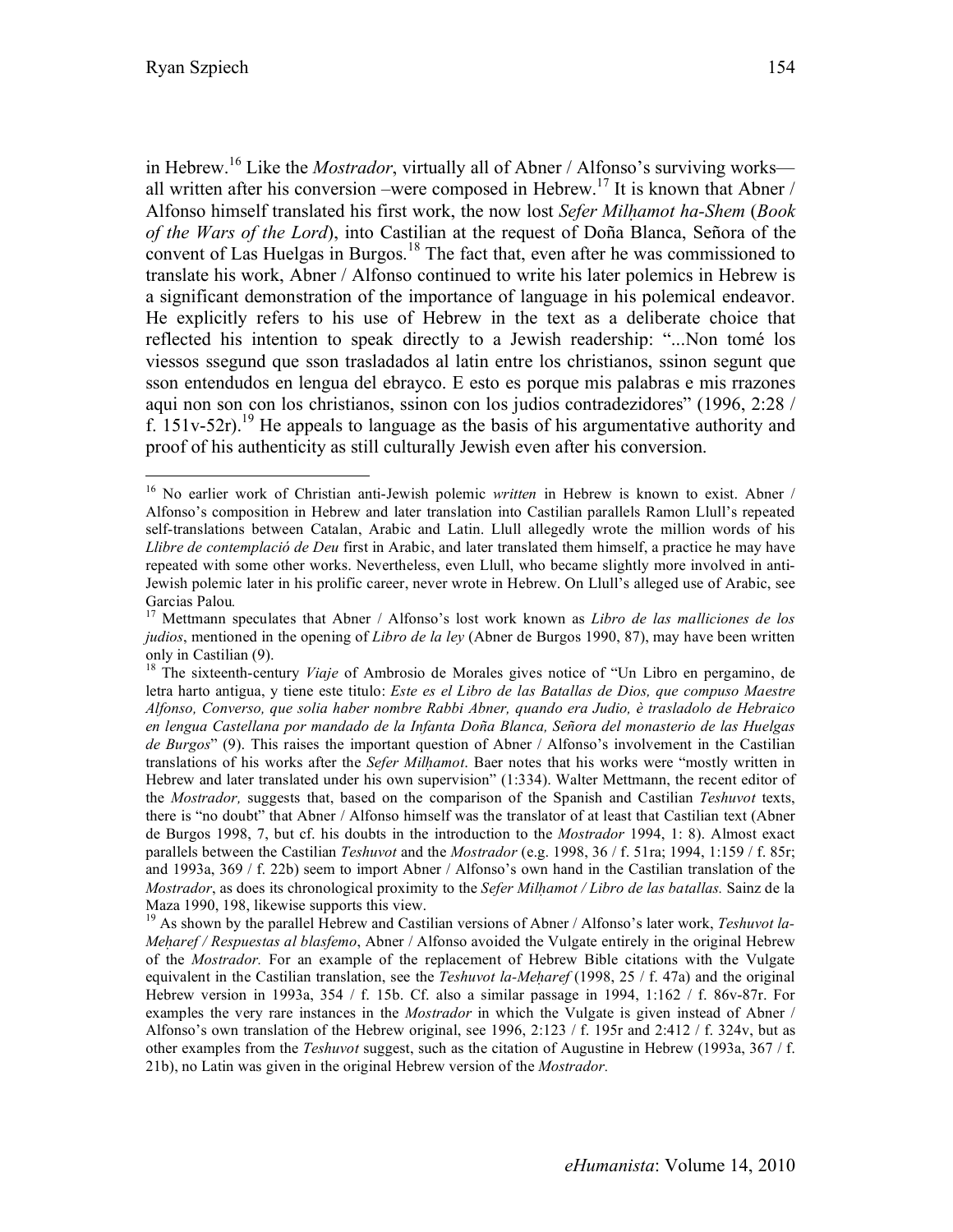Through the narration of his own story, his manipulation of a multitude of Rabbinical sources, and above all through his appeal to language as the ultimate source of his authenticity, Abner / Alfonso seeks to claim not that original and translation –in his mind, Judaism and Christianity– are indistinguishable, but that the "translation" has replaced the "original" as a more faithful representation of original truth. Just like Christianity itself, which had long arrogated to itself the status of New Israel before the alleged insufficiency of the Old Law, Abner / Alfonso himself, writing as a convert who still intended to communicate like a Jewish authority, approximates the copied ring that displaces the prestige of its model by matching its appearance of authenticity. Like Boccaccio's copied rings, Abner / Alfonso's interpretation of Judaism is the translation that obviates its source by becoming a new and improved original.

Abner / Alfonso's construction of polemical authority and his appeal to language as the key to his authenticity are unique within polemical writing in fourteenth-century Castile, but they were not without parallels elsewhere. His arguments and rhetoric are strikingly similar to the those of another, equally notorious convert, Anselm Turmeda, who was born on the island of Mallorca around 1352, a few short years after Abner / Alfonso's death and at the very moment of Boccaccio's retelling of the three-rings tale in the *Decameron*. Turmeda is one of the most infamous Catalan writers of the Middle Ages as a result of his conversion to Islam at the end of the fourteenth century. As in the case of Abner / Alfonso, much of what is known about his early life and conversion comes directly from the narrative given in the opening to his polemical writing, the Arabic anti-Christian *Tuḥfat al-Adīb fī al-radd ʿalā ahl al-ṣalīb* (*Gift of the Lettered One for the Refutation of the People of the Cross*), completed almost exactly one century after Abner / Alfonso's *Mostrador*. Although critics have called the authenticity of the last of the work's three sections into question –charges we will consider in more detail below– all have taken as authentic part one of the text, which presents the author's conversion story, because it recounts numerous local details particular to the author's life and experience. The author narrates that, after studying as a child in Mallorca and then as an adolescent in Lléida, he went to Bologna to study philosophy, where he took Franciscan orders and remained to study for approximately ten years. One day, his professor, called "Nicolao Martello" in the text, fell ill and did not come to the day's lesson, Anselm and the other students carried on the class in his absence.<sup>20</sup> Their discussion centered on the nature of the "paraclete" or advocate whom Jesus mentions repeatedly in the Gospel of John (e.g. 15:26). Unsatisfied with the day's debate, Turmeda went afterwards to his professor's home and summarized for him the arguments of the different students. When the professor dismissed them all as erroneous,

<sup>&</sup>lt;sup>20</sup> The identity of Anselm /  $\epsilon$ Abdallāh's teacher is uncertain. Epalza 1965, 123-36, discusses the sources surrounding various possible candidates, and Giraldo explores the information about one figure in particular at the University of Bologna in her dissertation, 301-11.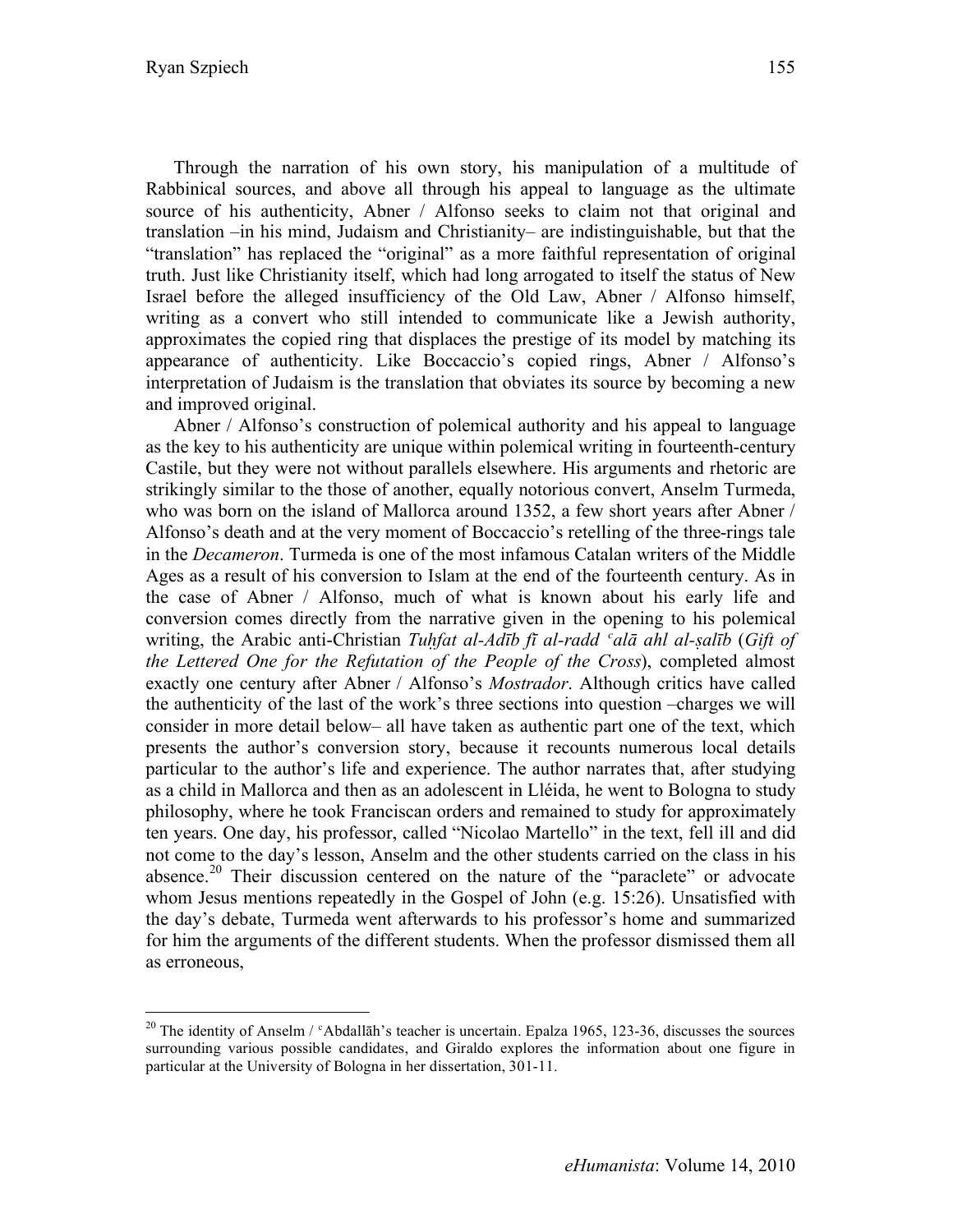I rushed to his feet and kissed them and said to him: "O Master! ... I have

acquired from you a body of knowledge beyond measure, but from among all of your gifts, could you possibly complete this with the knowledge of this holy name?" The master began to cry and said to me, "Oh my son, you are very dear to me because of your services to me, and surely, knowledge of this holy name is a great benefit, but I fear for you, because if this is revealed to you, the Christians would kill you right away...Know, my son, that the Paraclete is one of the names of...Muhammad, Peace be upon Him." (Anselm Turmeda 1971, 215-17, translation mine)<sup>21</sup>

Over the next year, Anselm made his way to Tunisia and eventually professed publicly his faith in Islam. He married, had a son whom he named Muhammad, learned Arabic, obtained a post as a customs official, and adopted the name ʿAbdallāh al-Turjumān, or ʿAbdallāh "the interpreter."

Both his new name and new post as customs official are indicative of his position as "translator" between languages and religions, a position that is reflected equally in his Arabic and Catalan writing. Besides his Arabic *Tuḥfa*, he is the author of at least four known works in Catalan, all apparently written after his conversion around 1387 but before the composition of his *Tuḥfa* in 1420, including the *Llibre de bons amonestaments* (ca. 1396-98), the *Cobles de la divisió del regne de Mallorques* (1398), a series of at least four short, rhymed *Profecies* (ca. 1405 and after), and, most importantly, his *Disputa de l'ase* (ca. 1417-18).<sup>22</sup> His works in each language exist in virtual isolation from those in the other, and he makes no mention in his Arabic text of any of his earlier Catalan ideas or their content. As we will see, however, this bifurcation of his oeuvre is indicative of a more fundamental division by which his authorial identity came to be riven, and this division is of prime importance in contextualizing his polemical arguments and autobiographical voice in the *Tuḥfa,* his final known work.

The remainder of the *Tuhfa* following Anselm / <sup>c</sup>Abdallāh's conversion narrative, including a section praising the Hafsid ruler Abū al- $\epsilon$ Abbās Ahmad, is mainly dedicated to a lengthy polemical attack on Christianity on the basis of the Gospels. As in the case of Abner / Alfonso, Anselm /  $\epsilon$ Abdallāh's polemical attack is based heavily

<sup>&</sup>lt;sup>21</sup> All translations are my own unless otherwise noted.<br><sup>22</sup> Also occasionally attributed to him is the *Llibre de tres (Book of Three*, of unknown date), on which see d'Olwer. Although Giraldo calls d'Olwer's evidence "very questionable" (147 n. 1), Samsó has pointed out an additional parallel between the *Llibre de tres* and the *Thousand and One Nights* (1971-2, 75-6). Beier has considered the evidence in detail without confirming Anselm / ʿAbdallāh's authorship for certain (1996, 81-87). See also Riquer (1964, 2:131-32; and his edition of the *Llibre de tres*, 1997, 16-20). There has also been some speculation by Ripoll that Anselm / ʿAbdallāh began his *Bons amonestaments* before his conversion (Anselm Turmeda 1972, 80-81). For a full consideration of his works and bibliography, see Epalza 1971, 11-25; Riquer 1964*,* 2:265-308; d'Alós and Beier 1996, 56- 123. The *Llibre* and *Cobles* in Olivar's edition have been republished together with the *Profecies,* and *Llibre de tres* in *Llibre de bons amonestaments i altres obres*, with introductory remarks by Epalza.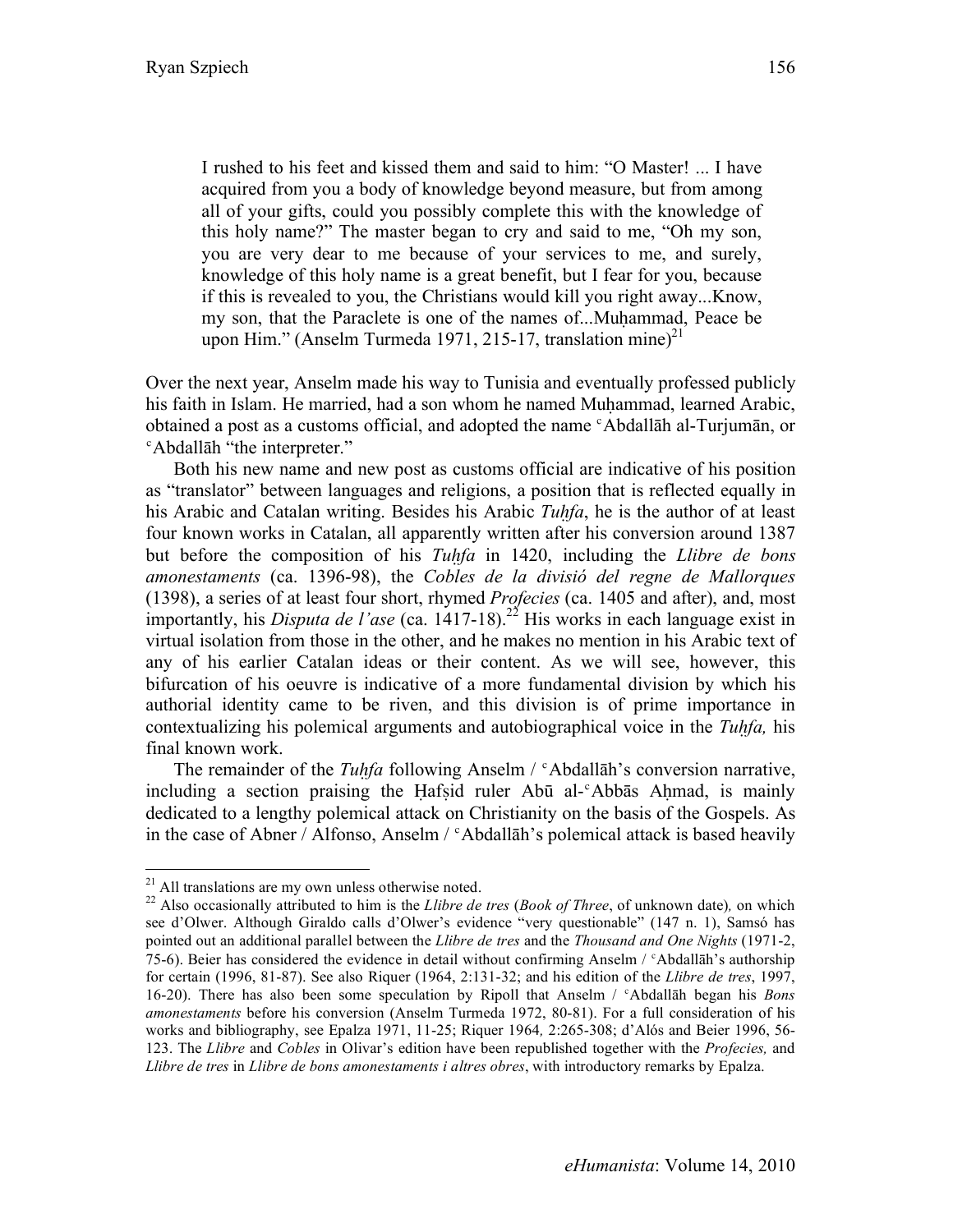on the sources of those whom he attacks, and thus he cites directly from the Gospels with much greater frequency than he cites the Our<sup>3</sup> and (although, as in the case of Abner / Alfonso, the language of his new faith permeates his discourse). Anselm / ʿAbdallāh's conversion narrative has a function in his polemical argument similar but not identical to the role of Abner / Alfonso's narrative in the *Mostrador*. 23 Like Abner / Alfonso, Anselm / ʿAbdallāh uses his carefully constructed narrative to establish himself as an expert in his former religion and as a gifted student of Christianity who, at the age of six, studied the Gospels "until I memorized (ḥafaẓtu) more than half in two years" (1971, 205), then studying Greek for two more years. This early precocious success in studying Christianity underscores the length of his ten-year study in Bologna with Martello, "a priest of great age and great rank" (205), whom Anselm / ʿAbdallāh describes as one of the greatest living authorities in Christendom:

His rank among them in knowledge and religion and asceticism was very high. He was

unparalleled in his age in these things among all the peoples of Christendom. Indeed, questions in their religion were brought to him from all distant places on behalf of kings and others...With this priest I studied the foundations and principles<sup>24</sup> of the Christian religion.  $(1971, 209)$ 

This description culminates in Martello's revelation of the secret meaning of the Paraclete to his young disciple, and the emphasis placed on his nonpareil authority in Christianity deliberately corresponds to Anselm / ʿAbdallāh's lengthy description of his own prodigious mastery of Christian ideas and texts.

As in the conversion account of Abner / Alfonso, which establishes his knowledge in order to prove that he sees Christianity within Jewish sources, the introduction to the *Tuḥfa* serves to establish Anselm / ʿAbdallāh's authenticity as an expert in his former religion, one with the secret knowledge necessary to find Islam at its core. In both texts, the autobiographical content directly supports the polemical argument in defense of the supersession of the old religion by the new. In this way, Anselm / ʿAbdallāh follows directly in the path of the polemical tradition of the twelfth and thirteenth centuries, a tradition with which he was no doubt intimately familiar through his studies in Paris and Bologna.<sup>25</sup> The polemical content of the text elaborates on the implicit arguments of the opening frame narrative. Anselm / ʿAbdallāh specifically chooses to use the method of appealing to *auctoritas* as it

 $^{23}$  Epalza 1993 briefly considers the narrative context of Anselm /  $\degree$ Abdallāh's text.

<sup>24</sup> Epalza translates *aḥkām*, "principles" or "regulations," as referring to the *Sententiae* of Peter Lombard (Anselm Turmeda 1971, 210). Reynolds translates *uṣūl* and *aḥkām* as "principles" and "details," respectively (197).<br><sup>25</sup> Anselm / <sup>c</sup>Abdallāh explicitly states that in contrast to earlier anti-Christian polemicists who argued

<sup>&</sup>quot;following the method of Reason" (al-maʿqūl), he will follow a method of "tradition" (al-naql), specifically adopting a term of methodological divisions within Arabic branches of learning (reason / religious tradition, ʿaql / naql) to describe methodological divisions within polemical writing between use of reason (ratio) and authority (auctoritas).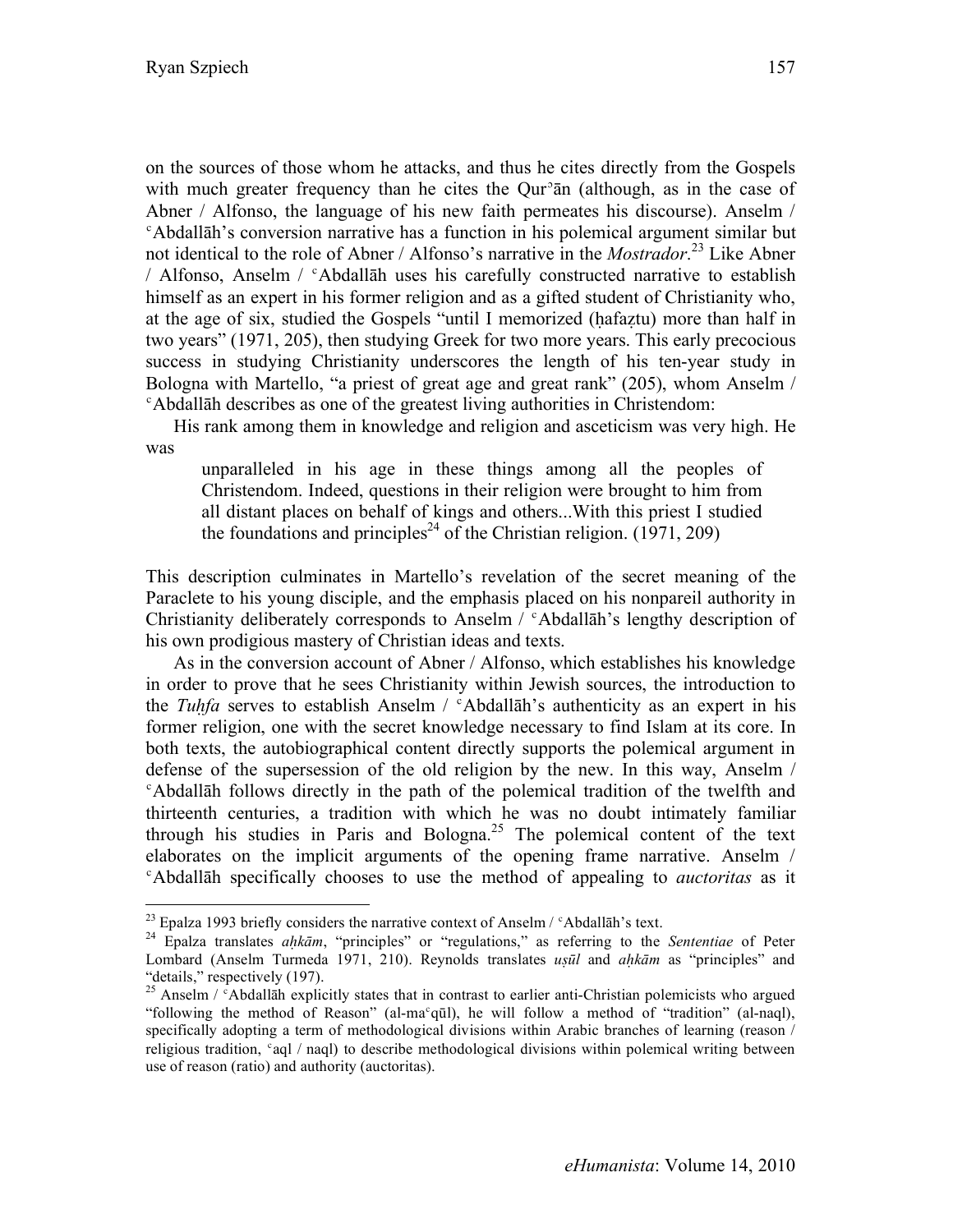developed after the twelfth century by using the proof texts considered authentic by Christians. He states that in order to refute their religious traditions and beliefs, "I will cite therefore their Gospels and those who wrote them and their laws and those who compiled them and the rottenness of their reasons and the negation of their blasphemies about their traditions and their calumnies (fī manqūlihim wa-iftirāʾihim) about Jesus the Messiah and lies about God" (1971*,* 197). Moreover, Anselm / ʿAbdallāh relates that just prior to his public conversion, the Ḥafsid ruler sent for a number of visiting Christian soldiers and merchants and asked them if they knew "this new priest who arrived by boat" (227). They replied, "Sire, he is a very learned man in our religion and our priests have even said, truly, they have not seen one of higher authority (aʿlā minhu darajatan) in knowledge or faith in our religion" (227). Like Abner / Alfonso's text, Anselm /  $c$ Abdallāh's polemic rests on the thorough knowledge of sources authoritative among his enemies, and his conversionary narrative serves to establish his authority in the very sources he sets out to refute.

It is in this light that we can understand, just as in the case of Abner / Alfonso, how Anselm /  $\epsilon$ Abdallāh's polemic also relies on an authoritative legitimacy derived from his appeal to language as a source of authenticity. Just as Anselm  $\ell$  <sup>c</sup>Abdallah's body of writing seems to culminate in his Arabic *Tuḥfa*, abrogating the Christian ideas of his earlier Catalan writing, so his own authorial voice seems to culminate in his personal repudiation of Christian ideas and his deliberate representation of himself as a convert who has replaced his former identity with his new, Arabized self. He not only boasts that he "learned the Arabic language perfectly in one year" (231). He also claims that he served the Ḥafṣid ruler Abū al-ʿAbbās Aḥmad as translator and interpreter of enemy correspondence during the Franco-Genoan attack on Mahdia in 1390  $(231)^{26}$  In order to depict his linguistic ability as one of the foundations of his authenticity in conversion, he relates a scene in which Abū Fāris, the son of Abū al-<sup>c</sup>Abbās who became the Hafsid ruler after the death, intercepted a letter written to Anselm / <sup>c</sup>Abdallāh by one of his former acquaintances, a Franciscan brother from Sicily trying to convince him to return to Christianity. Without informing Anselm / ʿAbdallāh that he already knew its contents, Abū Fāris tested his fidelity by asking him to translate the letter. When Anselm / 'Abdallāh finished his translation, Abū Fāris exclaimed, "By God, he did not leave out a single letter!" (237), directly connecting his fidelity in conversion with his linguistic skill in translation.<sup>27</sup> At the

<sup>&</sup>lt;sup>26</sup> Epalza estimates he knew "at least six languages": Catalan-Mallorcan, Castilian-Aragonese, Italian dialects, Latin, Arabic, and Hebrew (1965, 146). To this can be added his specific mention of "the languages of the Gospels" (Anselm Turmeda 1971, 205), possibly implying he studied Greek in his early years in Lléida. On Anselm / <sup>c</sup>Abdallāh's possible role in the siege of Mahdia in 1390, see Lubienski-Bodenham.<br><sup>27</sup> This anecdote can be read in the light of two important archival records (Arxiu de la Corona d'Aragó

R. 2672 f. CXr and R. 2691 f. 138v) mentioning Anselm /  $\epsilon$ Abdallāh. The first is a copy of a letter sent by King Alfonso V, el Magnánimo, to the son of the king of Tunisia thanking him for his help in settling a case of ransom of prisoners, which ends with a brief greeting to Anselm / <sup>c</sup>Abdallāh "en altra manera appellat Alcayt Abdalla." The second, which is also the last surviving document mentioning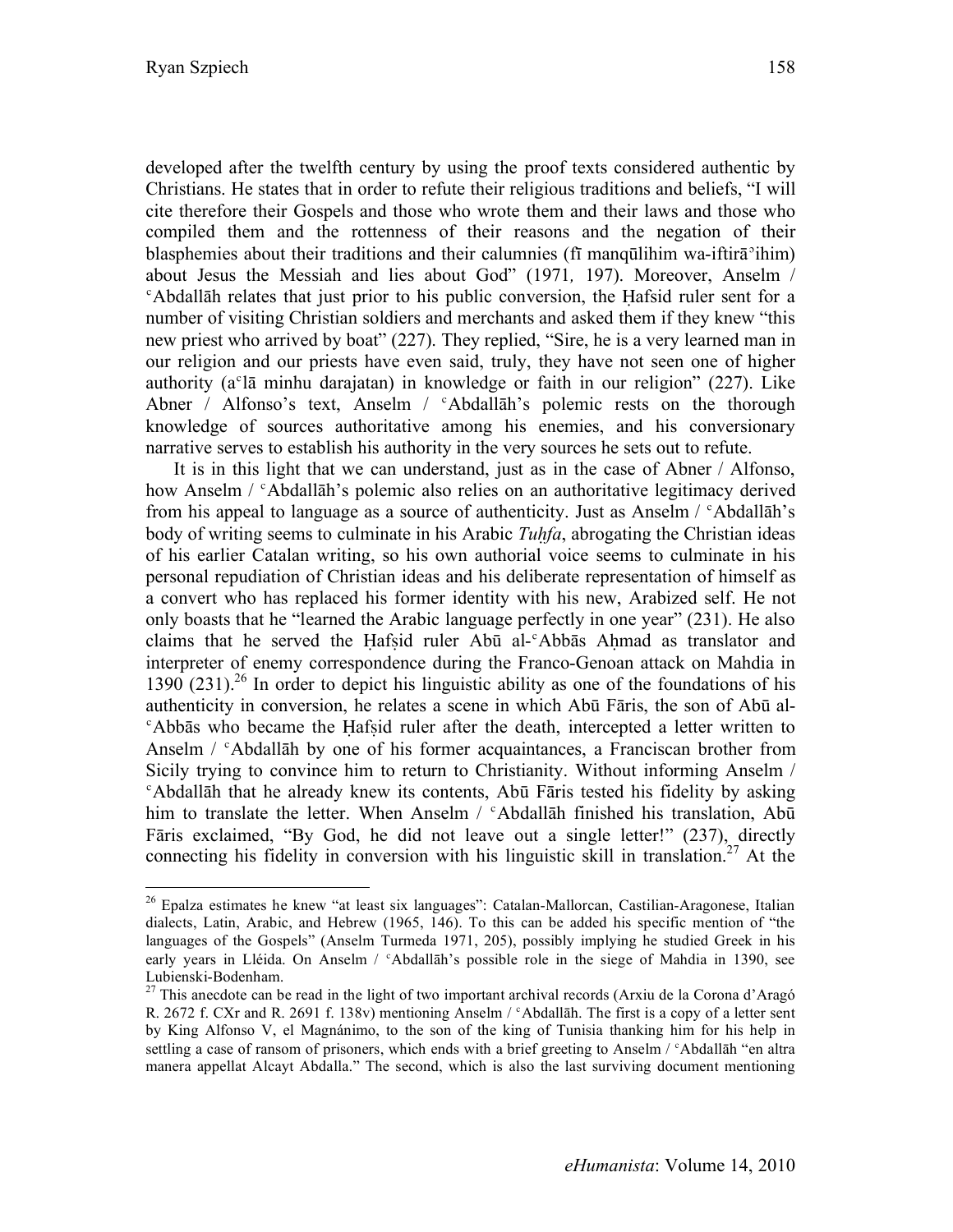very end of the text, Anselm / ʿAbdallāh returns to a discussion of the Paraclete from the Gospel of John, "the cause of my conversion to Islam" (483), which he claims is a Greek word that can be translated into Arabic as "Ahmad." By connecting the name with the historical circumstances of his conversion under the Hafsid ruler Abū al- $\epsilon$ Abbās Ahmad,<sup>28</sup> he not only blends his textual first-person perspective with that of his real, authorial voice.<sup>29</sup> He also connects the "discovery" of the secret name of the Paraclete with his own newfound faith by drawing a direct parallel between translation and conversion. In numerous similar examples, he presents himself as "the interpreter" –al-Turjumān– in both a literal and a spiritual sense, translating Christian messages for Abū al-ʿAbbās just as he converted his own identity into that of a new believer and transformed the authoritative sources of Christian tradition into proof texts justifying Christianity's prophetic abrogation by Islam.<sup>30</sup> The power of both Anselm /  $\epsilon$ Abdallah and Abner / Alfonso to "translate" the old tradition and the old self into the new conflates translation and conversion into a single act of faith whose ultimate goal is polemical supersession.

#### III. Lost in Translation

 $\overline{a}$ 

"El original es infiel a la traducción." –Jorge Luis Borges, "Sobre el 'Vathek' de William Beckford"

Both Abner / Alfonso and Anselm / <sup>c</sup>Abdallāh, following the tradition of polemical writing as it developed in the twelfth and thirteenth centuries, present language as a source of authenticity in their conversion narratives and in the polemical arguments framed by those narratives. The crux of this appeal in both writers is the central position of language as a bridge between the two religions and two selves of their respective conversions. Their use of language as both proof of their expertise in their old religion and as the foundation of their authentic conversion to their new one conflates the two personas of their drama of religious transformation, the old self and

Anselm / ʿAbdallāh, is a letter dated 1423 from Alfonso directly to him offering him safe passage to return as a Christian to his kingdom without punishment for his apostasy. Both documents have been published by Calvet, 52-53 and 40-41, respectively.

<sup>&</sup>lt;sup>28</sup> "This name [Paraclete] is in the Greek language and its translation (tafsīruhu) in Arabic means

<sup>&</sup>quot;Aḥmad" [helper]" (483).<br><sup>29</sup> Various critics have, on this basis, judged Anselm / °Abdallāh as a renaissance humanist thinker. Marfany has read into Anselm /  $\epsilon$ Abdallāh's first-person presence what he calls an "egoist" or "egocentric" perspective that was "una actitud precursora de les posiciones típiques de l'humanisme renaixentista" (6). Martos similarly highlights this as "un *yo* literario *poco medieval*" (18) just as Alvarez highlights his "visionary humanism" (2002a, 172). Rafael Alemany Ferrer has explored in detail the literary play of perspective and voice in Anselm / 'Abdallāh's texts (1989 and 1995). Also of interest is Carreté, who remarks on the use of proper names.

<sup>&</sup>lt;sup>30</sup> This is reflected in his spare use of two Arabic anti-Christian polemicists, Ibn Hazm and al-Qādī ʿĪyāḍ (d. 1149). On his Arabic sources, see Epalza's edition of the *Tuḥfa*, (Anselm Turmeda 1971, 92- 101) and Ljamai 168-73.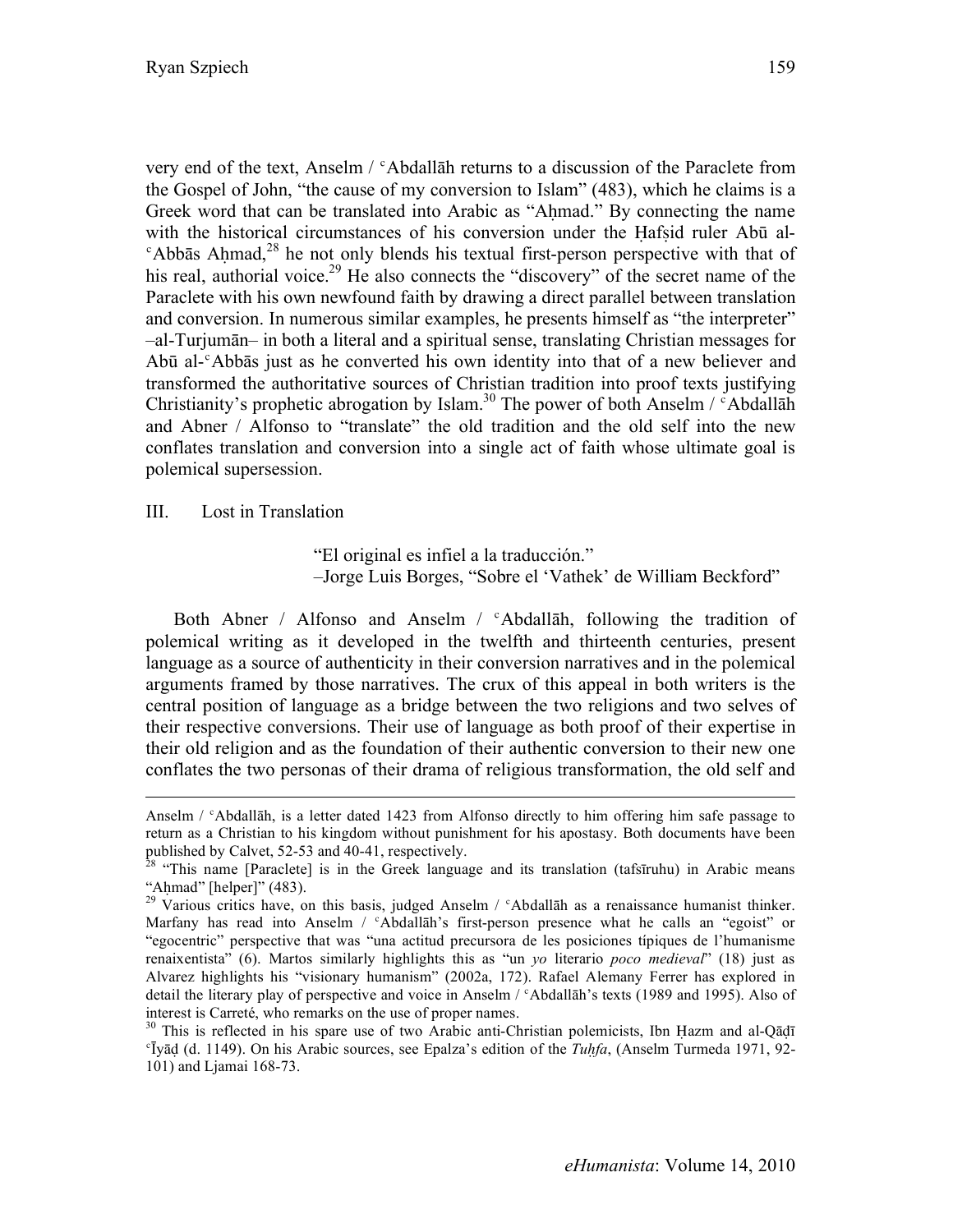the new, as mutually dependent halves bound together into one converted self. They both justify their polemical authority not by emphasizing the completeness of their conversion, but by evincing their simultaneous authenticity as both converter and converted and their fluency in crossing between both perspectives. As we will see, this conflation of antitheses within their conversion narratives, strangely mirrors the external circumstances of the works themselves after their authors' deaths: Although they both strive within their texts to keep the originals and models of their writing apart from their translations and imitations –either by casting originals as more authentic than their translations, as in Abner / Alfonso's case, or by disguising translations as new originals, in Anselm /  $c$ Abdallāh's- the external circumstances in which their writing has been received and transmitted have inextricably bound their originals and translations together into one multilingual corpus of writing.

Because their conversions are cast principally in terms of language, their converted selves, like newly translated texts, must overcome their original models while at the same time preserving them in a marginal space of both acceptance and rejection. This paradox of simultaneous presence and absence affects not only the linguistic identity of their texts; it determines the limits of their own appeal to polemical authority within the conversionary rhetoric of selfhood and authenticity. The consideration of their respective attitudes toward language and translation must therefore also involve the analysis of their parallel confrontation with the paradox of scriptural supersessionism, in which each must justify the polemical attack on the faith they have rejected but still cannot do without in their narrative of transformation and redemption.

In the case of Abner / Alfonso, there is a significant parallelism between the alternation of his authorial voice as both steadfast Jew and faithful Christian and the interpenetration of his original Hebrew texts with his Castilian translations. Despite Abner / Alfonso's deliberate composition of his polemical arguments and his conversion narrative in Hebrew, his work lacks this intended unity and instead survives in a potpourri of different forms and languages. As a result of Abner / Alfonso's deliberate choice to write his polemics in Hebrew and then translate them into Castilian, some of his works now survive in two "authentic" fourteenth-century versions. At the same time, however, because part or all of some texts have been lost, his corpus is divided between texts in one or both languages. While the *Mostrador*, as well as his late *Minḥat Qenaʾot / Ofrenda de zelos,* and *Libro de la ley,* now only survive in Castilian, some other works, including his *Teshuvot la-Meharef* / *Respuestas al blasfemo* and three polemical letters survive in both Hebrew and Castilian, while still other works such as his *Teshuvot ha-Meshuvot* (*Responses of the Apostasies*, also read as *Teshuvot ha-Teshuvot* by some critics) survive only in Hebrew.31 To complicate matters more, the fragments of his now-lost *Sefer Milḥamot* 

 $31$  For a full consideration of Abner / Alfonso's bibliography and scholarly works on his other writing, see Carpenter 2002. Rosenthal has published the text as *Teshuvot ha-Meshuvot* (Abner de Burgos 1967) and Benjamin Richler, who has recently viewed the manuscript in preparation of a new catalogue of Hebrew manuscripts in Parma, has confirmed to me by email correspondence that the manuscript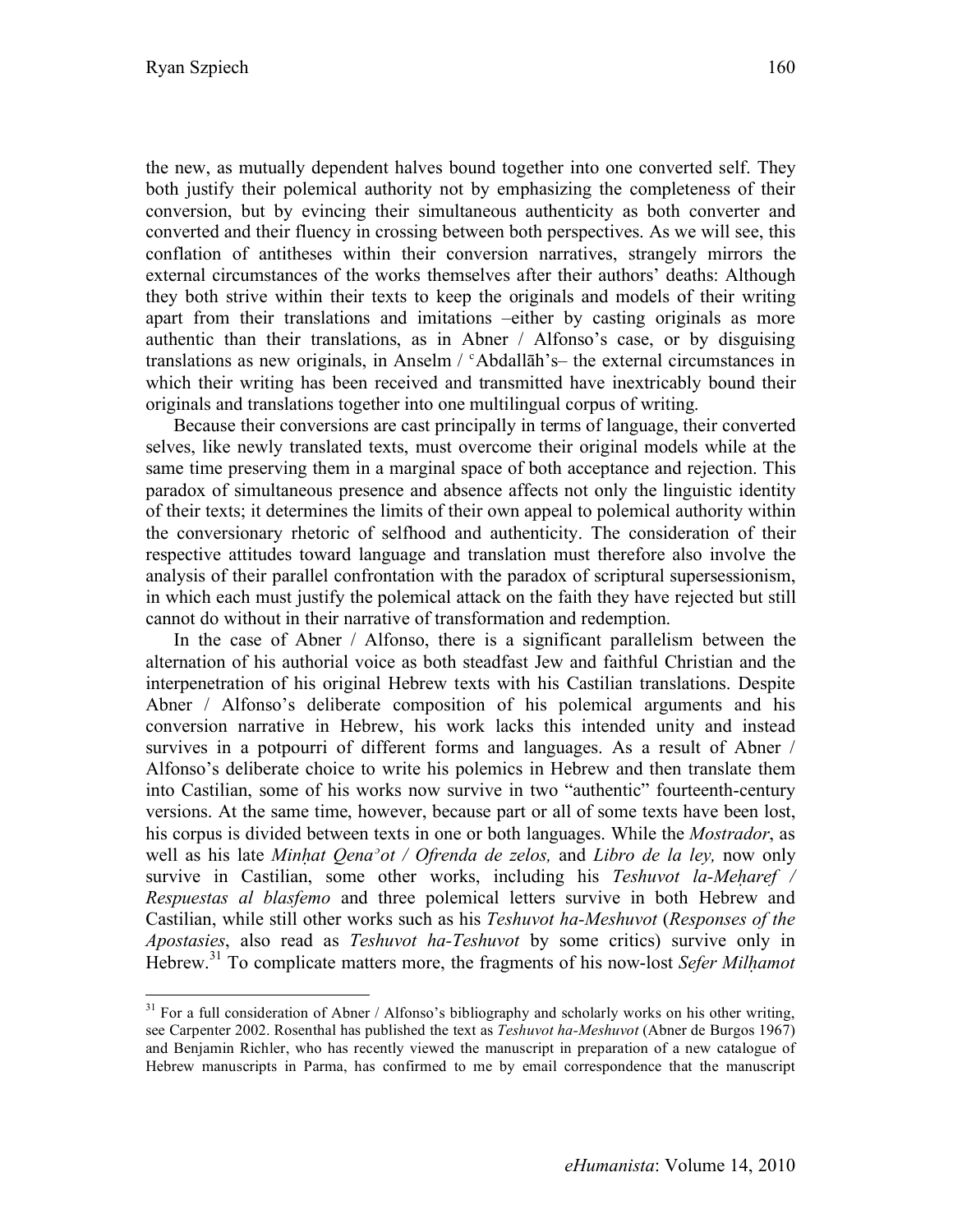*ha-Shem / Libro de las batallas de Dios* are only preserved in Latin in the fifteenthcentury polemics *Fortalitium Fidei* of Alonso de Espina and *Scrutinium Scripturarum*  of Pablo de Santa María, and the handful of works of uncertain authorship often attributed to Abner / Alfonso likewise exist in either Hebrew or Castilian but not both. $32$ 

Because of the distribution of his writing across three languages and the preservation of his longest text, the *Mostrador*, only in Castilian, Abner / Alfonso's works do not exist in the original form intended by him as part of his polemical persona as an authentically cultural Jew, but now must necessarily be read from a multilingual perspective to be fully understood. On the one hand, the Hebrew version of the *Teshuvot la-Meḥaref* not surprisingly clarifies many things in the Castilian translations, filling in lacunae and clarifying obscure wording.<sup>33</sup> Comparison of the Hebrew and Castilian shows that the translation is, in many places, but a pale and fragmentary reflection of the original text. In one notable passage in the *Mostrador*, the argument stops in midstream and the text states that there are "otras muchas rrazones que ay segund la lengua del ebrayco...ssinon que non se puede trasladar bien al rromançe" (1996, 2:113 / f. 191r). Statements such as this, as well as other explicit references in his works to the meaning of the words "en rromance"<sup>34</sup> intimate the profound deficiencies that must be understood to affect the translations of Abner / Alfonso's texts, above all the text of the *Mostrador*, which exists without its Hebrew original and which is seven times as long as the *Teshuvot la-Meharef*.

Despite all of these imperfections in AbnerAlfonso's corpus, however, the original

 <sup>&</sup>quot;clearly reads" "Teshuvot ha-Meshuvot" and not "Teshuvot ha-Teshuvot." Whether this represents a scribal error is unclear.<br><sup>32</sup> On Abner / Alfonso's lost works, see Carpenter 2002 and Sainz de la Maza 1990, 198-208. On the

*Sefer Milhamot ha-Shem* in particular, see Del Valle.<br><sup>33</sup> For example, in one important passage based on the Rabbinical Midrash commentary on Psalm 50:1

interpreting the three names listed for God in the Hebrew text ("El, Elohim, Yahweh"), as "the three goodly attributes of wisdom, understanding, and knowledge" (*Midrash on Psalms* 468), Abner / Alfonso specifically rejects the Rabbinical and Kabalistic interpretations that connect these three attributes with the characteristics of justice, mercy, and a combination of the two. In the Castilian version, his argument is unintelligible because part of the text is missing, while in the Hebrew, the full text is preserved along with almost an entire folio of additional explanation not preserved in the Castilian translation. Thus the Castilian reads: "Et porque algunos glossadores dixieron que aquellas tres maneras de Dios sson nonbradas costunbre de piedat e costunbre de juyzio e costunbre mezclada de aquellas amas" (1998,  $30/$  f. 49a), seeming to imply that this argument is acceptable as it stands. In the Hebrew version, however, the text explicitly states that "*It is not possible to say*, like some of the commentators have said, that these three attributes are the "attribute of justice," the "attribute of mercy," and the "attribute (which is a) blending of the two of them" (1993a, 361 / f. 18b, emphasis mine). NB: All citations from the *Teshuvot* will give both the page number from the edited edition by Mettmann or Hecht, respectively, followed by the manuscript folio (for the Castilian *Teshuvot,* Vatican

MS lat. 6423; for the Hebrew *Teshuvot,* Parma MS 2440). 34 This is likewise evident in statements such as the following in the Castilian *Teshuvot*, "E maguera que algunos rroma[n]çan en este logar "a ellos", enpero bien sufre el ebrayco que se diga "por ellos" (1998, 43 / f. 53rb).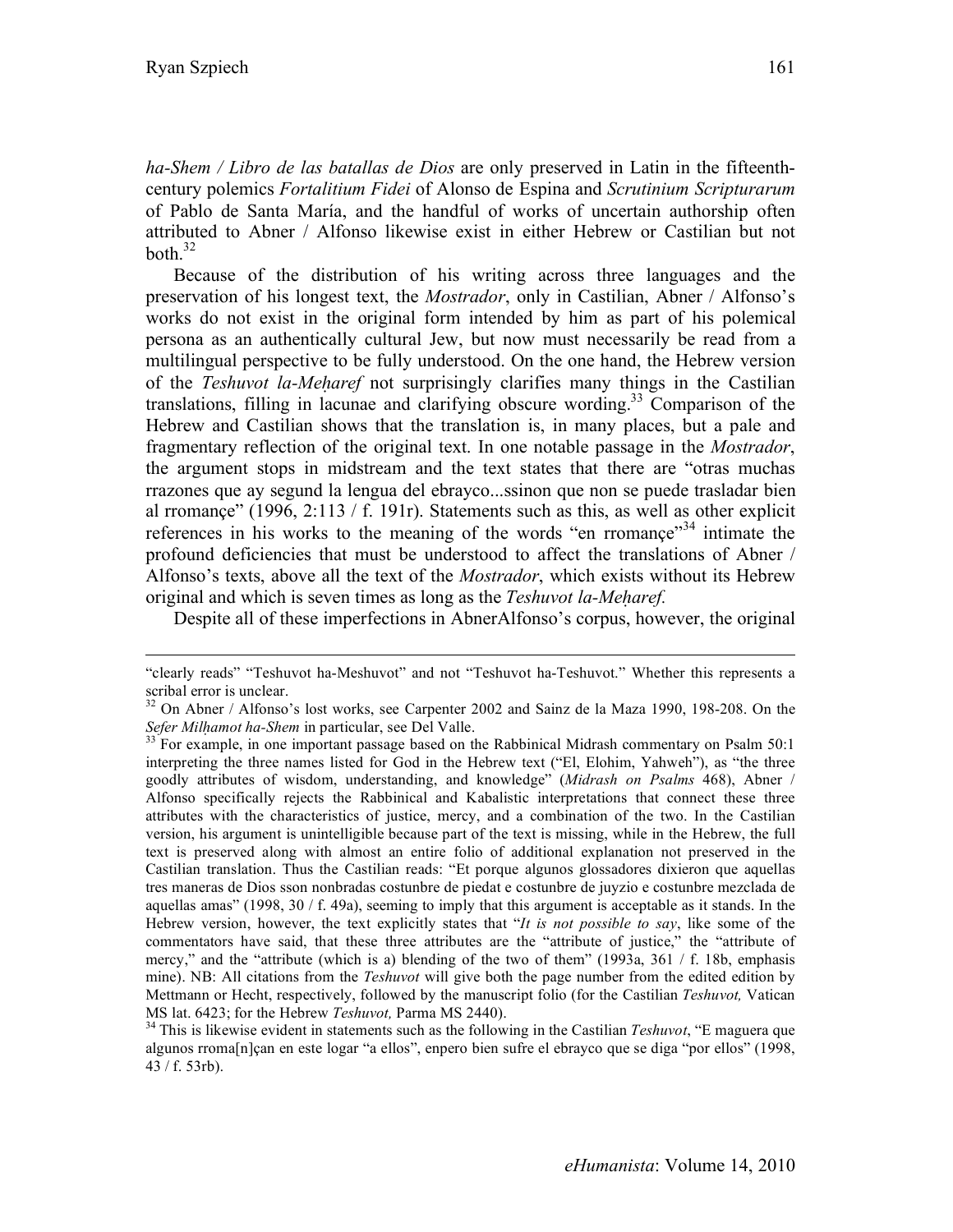versions are not universally more reliable than the Castilian translations. Because in some texts, a number of passages missing from the original Hebrew are preserved in the Castilian translations, there are places where the Castilian illuminates the original Hebrew versions rather than the other way around. In the *Teshuvot la-Meharef* / *Respuestas al blasfemo*, for example, not only can the Castilian text give more information about the total content of the text by filling in gaps where the Hebrew is lost. In certain cases, the Hebrew must be reinterpreted in light of the parallel content of the Castilian.<sup>35</sup> Barring any further discovery of another, more complete Hebrew version, the Castilian translation is actually indispensable for comprehension of Abner / Alfonso's *Teshuvot la-Meḥaref* as it existed in its original form, and the same argument also holds true for Abner / Alfonso's polemical letters, in which original and translation likewise coincide in many places but do not overlap exactly. Even more significant is the fact that many of Abner / Alfonso's later works, including the *Teshuvot la-Meḥaref / Respuestas al blasfemo,* the *Libro de la ley,* and the polemical letters, repeat arguments and passages previously expressed the *Mostrador*, his earliest and longest work to survive.<sup>36</sup> Because it contains numerous parts of Abner / Alfonso's later writing in more developed or elaborate form, the Castilian translation of the *Mostrador* actually sheds important light on *both* the originals *and* the translations of his later writing, making it essential and necessary, even in its defective, translated form, for a full understanding of any of Abner / Alfonso's later

 $35$  For example, in one passage discussing the relative merits of "study" versus "action," the Hebrew text cites a verse from the Talmudic tractate BT Qiddushin 40b, observing, "They said in Tractate *Kiddushin*: Study is not the essence rather, deed is the essence" (1993a, 346 / f. 11b). As Hecht, the editor of Abner / Alfonso's Hebrew text, points out, the actual Talmudic verse continues past this statement by giving the responses of other rabbis and their arrival at the opposite conclusion: "Study is greater, for it leads to action" (129-30, n. 182). Based only on the Hebrew version, it seems Abner / Alfonso has distorted or entirely misunderstood the verse in question. A comparison with the morecomplete Castilian version, however, shows that in fact the Hebrew is missing a folio in which the rest of the verse, along with other arguments, are explained. Our insight into the fact that Abner / Alfonso understood this perfectly, however, comes not from the "original" text, which is defective, but from the translation. As Abner / Alfonso elaborates in the Castilian version, "Et como lo dize en el libro "Quidussim" que rrespondieron todos los sabios e dixieron que el estudio es rrayz, porque el estudio trahe a obrar" (1998, 17 / f. 43vb-44ra). On the term "rrayz", see above, n. 8. 36 A consideration of the fragments of Abner / Alfonso's first work of anti-Jewish polemic, the *Sefer* 

*Milḥamot ha-Shem*, likewise suggests that at least some of the passages of the *Mostrador* were reproduced and developed from his earlier arguments there. For example, concerning the events of 1295 (Del Valle, 78-83 and 105-09, and cf. Abner de Burgos 1994, 1:13-15 / f. 12v-13r), the identification of Edom (Del Valle 85-87 / 110-12, cf. Abner de Burgos 1996, 2:209f / f. 236r), the death of Christ and his disciples, (Del Valle 88-89 / 113-14, cf. Abner de Burgos 1996, 2:6-65 / f. 166v-69r), the "Blessing of the Heretics" (Del Valle 89-96, cf. Abner de Burgos 1996, 2:65 / f. 169r), the condemnation of a Jew who returns a lost Christian item (Del Valle 96-98 / 117, cf. Abner de Burgos 1996, 2: 221-22 / f. 241r), the avoidance of Jewish doctors (Del Valle 98-101 / 117-19, cf. Abner de Burgos 1996, 2:431-32 / f. 335r-v), and the miscalculation of the day of the Sabbath (Del Valle 101-03 / 119, cf. Abner de Burgos 1996, 2:371-83 / f. 303v-09v).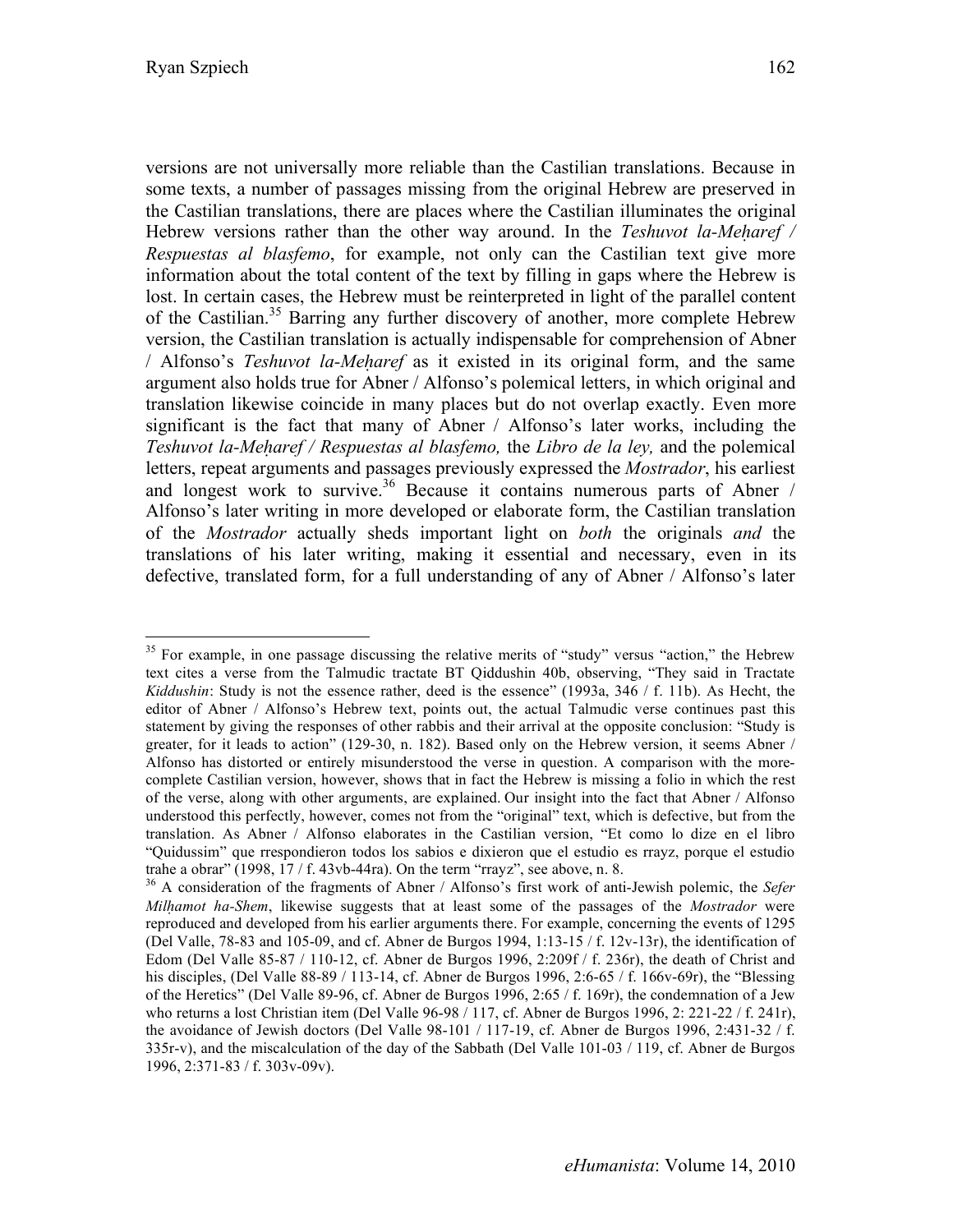works, even in their original Hebrew versions.<sup>37</sup>

Thus despite the attempts, considered above, to present language as a source of his authenticity and authority in his conversionary polemic, Abner / Alfonso's actual texts, mostly because of fortuitous circumstance, have developed and changed in a way that has made his original versions ineradicably bound to his patently inferior translations. Like the two selves of his conversion narrative, the Jew and the Christian, his Hebrew and Castilian texts must rely perpetually on each other to make total sense. In Abner / Alfonso's polemic as well as in the conversion narrative he uses to justify and frame it, original and translation, old self and new, Hebrew and Castilian, exist in a dialectical equation of mutual dependence in which neither can definitively claim authenticity or authority over the other.

This duality is even more striking in the case of Anselm / 'Abdallah, who faces a similar paradox in his own multilingual authorship. Comparison of his works written in Arabic and Catalan shows that like Abner / Alfonso, Anselm  $/$  <sup> $\circ$ </sup>Abdallah's appeal to language as a source of authenticity is undermined by the instability of his authorial voice, in which the coherence of the content and perspective of his works in one language depends on its isolation from the other. Not only did Anselm /  $\epsilon$ Abdallah continue to write in Catalan after his conversion, obviously directing his works to a Christian, Catalan readership. The content of all of his Catalan writing, when viewed in isolation from his Arabic polemic, seems in no way determined by his new identity as a Muslim living in North Africa. Despite his claim in the *Tuḥfa* to have learned Arabic "perfectly" at least a decade before the dates given to his first Catalan works, and despite his claim even in his earlier works of great linguistic skill in both Arabic and Hebrew, $38$  the composition of all of his earlier works in Catalan for Christian readers sets the Arabic *Tuḥfa* apart from the main corpus of his writing and raises the

<sup>&</sup>lt;sup>37</sup> For example, in one passage from the Castilian *Teshuvot*, which is almost identical to the Hebrew, he states, "algunos philosophos façian de ssí mismos dioses. Como el qui dizia...Alabado e exalçado so, ¡e quánto es grant el mi grado!" (1998, 39 / f. 52ra). Without any further details, these statements would seem to come from disparate sources, such as the mystic al-Ḥallāj (d. 922) and Abū Yazīd Basṭāmī (d. 875). Based on other citations in the *Teshuvot*, some critics (e.g. Gershenzon 266 n. 43 and Hecht, in Abner de Burgos 1993a, 183 n. 437) have sought to attribute these citations not directly to the mystics who said them, but to Al-Ghazālī (d. 1111), who cited them together in his *Mishkāt al-anwār* (*Niche for Lights*). Without any further details, it seems from both the original and translation of the *Teshuvot / Respuestas* that Abner / Alfonso read widely in Islamic mystical sources. Comparison across Abner / Alfonso's works, however, shows that this same string of citations is given in two places in the *Mostrador*, where he states "lo mostraron encubiertamientre los ffilosofos Ben Rrsot e Ben Tufayl en lo que dixieron que erró el que dixiera "Alabado sso e ensalçado. ¡Quánto es grande el mi grado!" (1996, 2:57 / f. 164v-65r). This indicates that Abner / Alfonso took his citations not from al-Ghazālī, but from the philosopher Ibn Ṭufayl ("Ben Tufayl") who cited the former in his philosophical tale, *Ḥayy Ibn Yaqẓān* (*Alive, Sone of Awake*), a fact further confirmed by the mention of Ibn Rushd ("Ben Rrosd"), who likewise refers to part of Ibn Tufayl's references to Al-Ghazali. This both clarifies Abner / Alfonso's argument and narrows the scope of his source base in his polemics.

<sup>&</sup>lt;sup>38</sup> "O de les tres lletres mestre!/ Lo morsic vos és tot clar/ e en l'hebraic sóts molt destre" (1927, 121). Likewise, the queen of Mallorca tells him, "Bé e mills sabets parlar/ vós que eu dir no sabria" (128-29).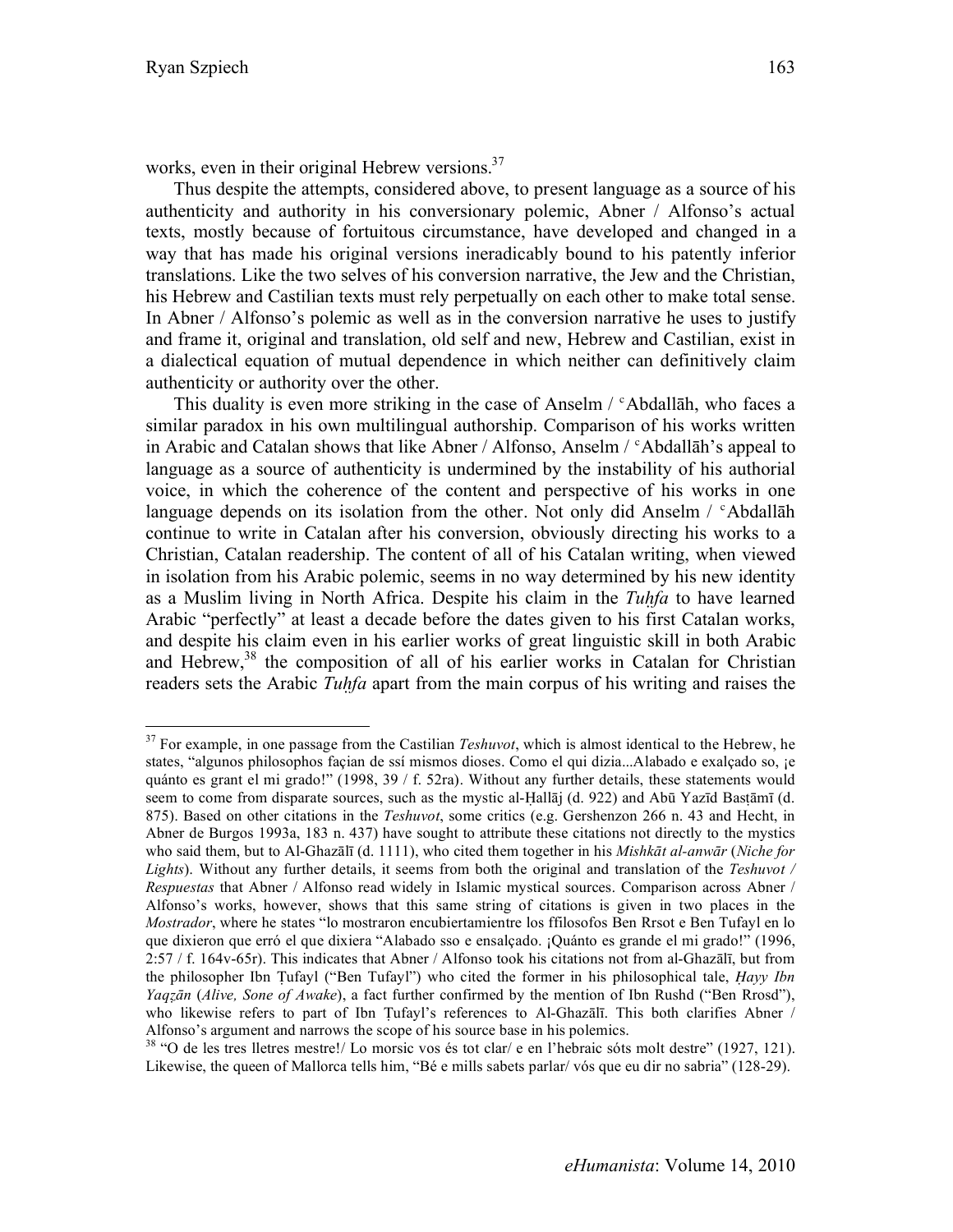question of how these seemingly disparate bodies of writing can be integrated.

The difficulty of this question is exacerbated by the fact that his Catalan works give virtually no explicit indication of his newfound Muslim beliefs.<sup>39</sup> Apart from a few details about his location and Arabic name, he says nothing about his identity, and he never refers explicitly to his conversion in any of his Catalan works. Even more significantly, his Catalan works seem at times to reflect a decidedly Christian perspective, citing the Gospels approvingly and even advising belief in the Trinity and the Catholic Church.<sup>40</sup> Given that in the *Tuḥfa* he condemns the Christian concept of the Trinity and criticizes all four Gospels as mendacious, the only logical conclusion is, as Samsó says, "un total desdoblamiento de personalidad en su autor" (1971-72, 79).<sup>41</sup> Because all of Anselm /  $\epsilon$ Abdallāh's apparently Christian statements come from works finished *after* his conversion to Islam, critics have sought to attribute his conversion to opportunism, philosophical indifference, or material desires rather than sincere faith. $42$ 

This reading is complicated by the problematic uncertainties surrounding the

lack of his Arabic name in some of the manuscripts (Anselm Turmeda 1972, 77-91).<br><sup>40</sup> For example, in his *Llibre*, he gives specific advice to believe in the Trinity and accept the teachings of the Catholic Church: "Primer, pus sies batejat/ creuràs que la divinitat/ és ésser en trinitat/ de les persones/ e que Jesús, fill de Déu viu/ és Déu e fill de Daviu;/ açò és ver, e així ho diu/ la Santa Escriptura./ Dels altres articles, fill meu,/ creuràs ço que le Esgleia creu" (1927, 144-45). Likewise, in the *Cobles de la divisió del regne de Mallorca*, Anselm / ʿAbdallāh specifically mentions the "prophecy" of "Sant Lluc" in the Gospels about Jesus' second coming, and states that "Déus lo Pare, per amor/ e per gran bé que ens volia/ adobar volent la error/ que Adam feta havia,/ son Fill tramès en al via/ en semblança humanal./ Con Ell fos tot immortal,/ per nós morir lo jaquia" (1927, 134). In the *Profecies*, he states, "La gent pagana/ Branden lur lança/ An esperanca/ de fer dapnatge/ Al gran linatge/ Qui porta crisma/ peccat del cisma...cells qui corona/ ffalssament porten...sobre ells plora/ la santa esgleya" (Raimondi, 237-38, and Cf. d'Alós, 482-83). Most significantly, in the *Disputa de l'Ase,*  the character of Anselm wins the debate against the Ass by citing the Gospel of John 1:14, "The Word was made flesh and dwelt among us," concluding that "Dieu tout puissant a voulu prendre chair humaine, mettant sa haulte divinité avec nostre humanité, se faisant homme...et sur cela, disoit sainct Augustin: 'La parrolle du Seigneur est le filz du Père", c'est à sçavoir Jésus Christ..." (1984, 138). The citation from Augustine could possibly come from his Commentary on John, but also matches other citations from his *Sermones*, e.g. Sermon 118: "Verbum enim dei filius est" (Migne, 38:672).

41 Samsó notes that, "Si se compara la *Tuḥfa* con la obra catalana de Turmeda, puede advertirse que corresponden a dos mundos culturales completamente distintos: el autor de la *Tuḥfa* es, culturalmente,

musulmán, mientras que el Turmeda de la obra catalana es, culturalmente, cristiano" (1971-72, 79). 42 For example, Menéndez y Pelayo calls him a "vicioso apóstata cuya conciencia fluctúa entre la ley mahometana que exteriormente profesa y defiende; el cristianismo, al cual en el fondo de su alma, no renunció nunca, y ciertas ráfagas de incredulidad italiana o averroista..." (1:174). Pou i Martí argues that Anselm / ʿAbdallāh had "un corazón minado por la incredulidad. Ésta lo pervirtió, completando la obra nefasta la ambición y deseo de bienestar material" (660). Probst accuses Anselm / ʿAbdallāh of "un Islamisme superficiel, d'ont il se drapa jusqu'à sa mort comme d'un manteau" (477). Calvet concludes that he was a skeptic who lost all hope in all religions (217).

<sup>&</sup>lt;sup>39</sup> His works only mention in passing that, "...est de nation cathalaine, et nay de la cité de mallorques...et est official en la doyne de Thunicz" (1984, 48) and that he is "en altre manera appellat Abdal·là" (1927, 144). One of his prophecies specifies that "Aquest dit/ fou scrit...jus en Tunis/ Barboria per mi/ Abdala/ sense falla" (Bohigas i Balaguer 181). See also Ripoll's comments in his edition of the *Llibre* about the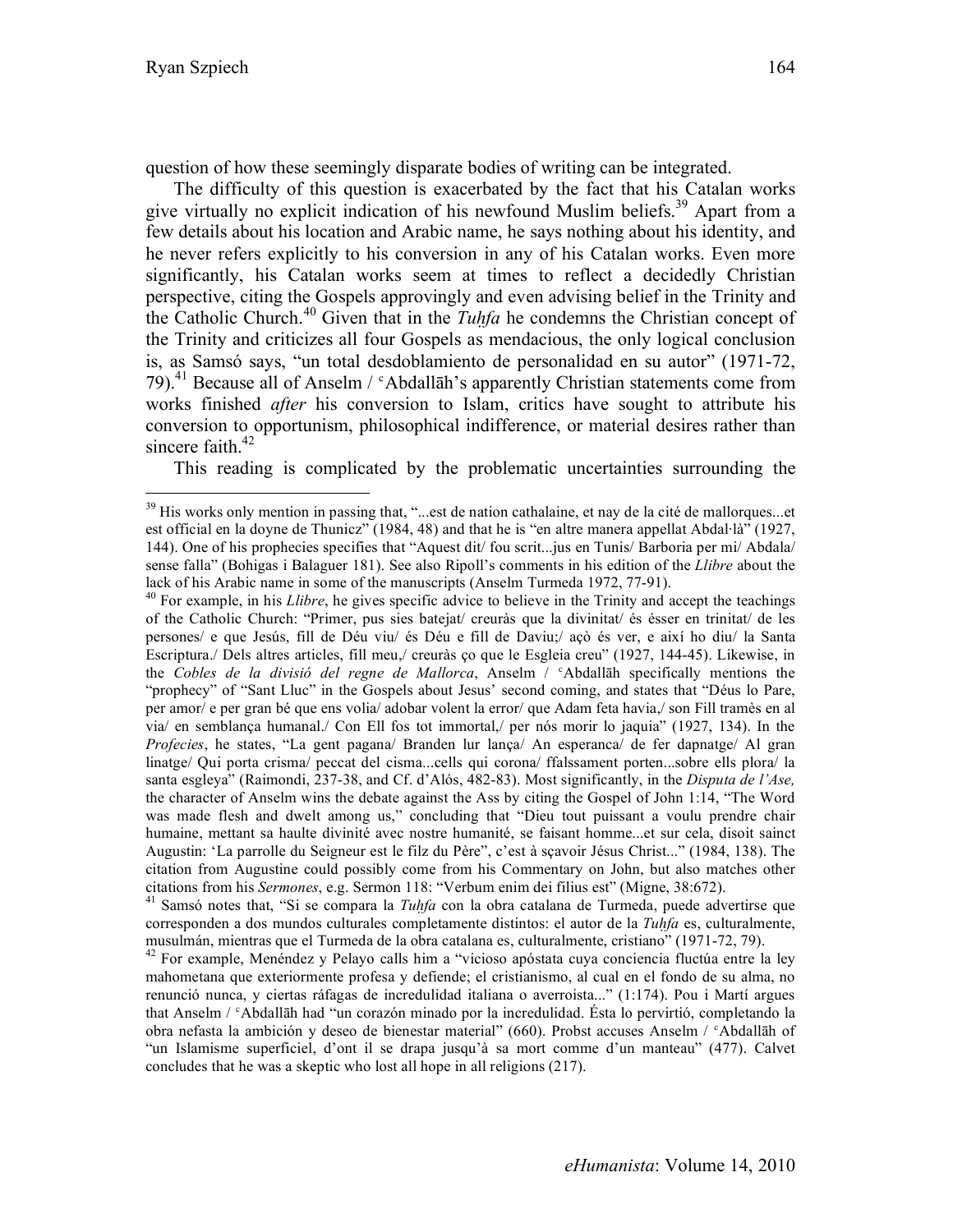*Tuhfa* itself, including the fact that no manuscript of the text survives from before the seventeenth century. Even more significantly, Anselm  $\ell$   $\alpha$ -Abdallah's authorship is called into question by numerous problems within the text, including changes in tone between the conversion narrative in part one and the polemic in part three, changes in tone within part three itself, and numerous egregious imprecisions concerning Christian rites and beliefs that would be unthinkable for a former Franciscan Friar with Anselm  $\ell$  <sup>c</sup>Abdallāh's experience and education.<sup>43</sup> Epalza, citing the exact coincidence of long passages of the text with the Castilian anti-Christian polemic of the Morisco Ahmad al-Hānafī, has speculated that the original text written by Turmeda was modified and expanded by a Morisco, possibly al-Ḥānafī himself, sometime around the end of the sixteenth or beginning of the seventeenth century, a theory further supported by elements in the text, pointed out by Samsó, of oral, Western dialectal Arabic, including elements particular to sixteenth-century Moriscos.<sup>44</sup>

Against these doubts concerning the work's authenticity, however, Robert Beier has recently presented convincing evidence that the opening prologue, which defines the work as an anti-Christian polemic and which describes all three parts of the work to follow, was written by Anselm  $/$   $\alpha$ Abdallah himself: the original Arabic text reproduces very closely a passage of the very same Arabic text of the *Ikhwān al-ṣafāʾ* (*Bretheren of Purity*) used by Anselm / ʿAbdallāh as a model for his *Disputa de l'ase* only a few years before the *Tuhfa* (Beier 1992, 85-8).<sup>45</sup> This coincidence directly associates Anselm / <sup>c</sup>Abdallah not only with the first autobiographical section but with the *Tuḥfa*'s structure and polemical premise as it is described in the opening of the work. Moreover, it bolsters the impression of coherence across the work given by other coincidences linking the first and third sections, most notably the conclusion of the third section with mention of the Paraclete as Muḥammad, the very subject that is at the heart of Anselm  $\ell^c$ Abdallāh's conversion narrative in the part one. On this basis, the explicitly polemical and acerbic content of his *Tuḥfa* cannot be excluded from or

<sup>&</sup>lt;sup>43</sup> In response to these apparent disparities, Giraldo claims that the third section "can be divided into original and redaction with a large degree of confidence" (143). She recommends removing the sections that are not "original": "Certain conclusions must be drawn from a reading of the "Turmeda" portions...once the rabid, anti-Christian imprecations are removed the book becomes a quiet treatise of a singular nature for its period" (144).

<sup>&</sup>lt;sup>44</sup> Ahmad al-Hānafī was a figure who had truck with the Ottoman emperor Ahmad I around the turn of the seventeenth century during the same years when Ahmad I was given a Turkish translation of the *Tuhfa* by Muhammad ibn al-Sha<sup>c</sup>bān along with the Arabic text. This entrance of the text into Turkish sparked a renewed interest in Anselm /  $c$ Abdallāh and his text. Epalza has noted that al-Hānafī was close to the Tunisian intellectual Muḥammad Abū al-Ghayth al-Qashshāsh (called "Citibulgaiz" in Aljamiado manuscripts), who, besides helping many Moriscos relocate to Tunesia from Spain, also wrote the introduction to that same Turkish translation (1971, 48-50). Alvarez has evoked Epalza's theory as indirect support for her reading of the *Tuḥfa* as a text at odds with what she calls the "universalist rhetoric of his earlier works" (2002a, 184).

<sup>45</sup> The texts in question are the opening passage of the *Tuḥfa* (1971, 193) and the "Speech of the Quraishī" of the *Ikhwān al-ṣafāʾ* (1977, 155; translated in 1978, 123-24). On the *Ikhwān al-ṣafāʾ*, see below, n. 56.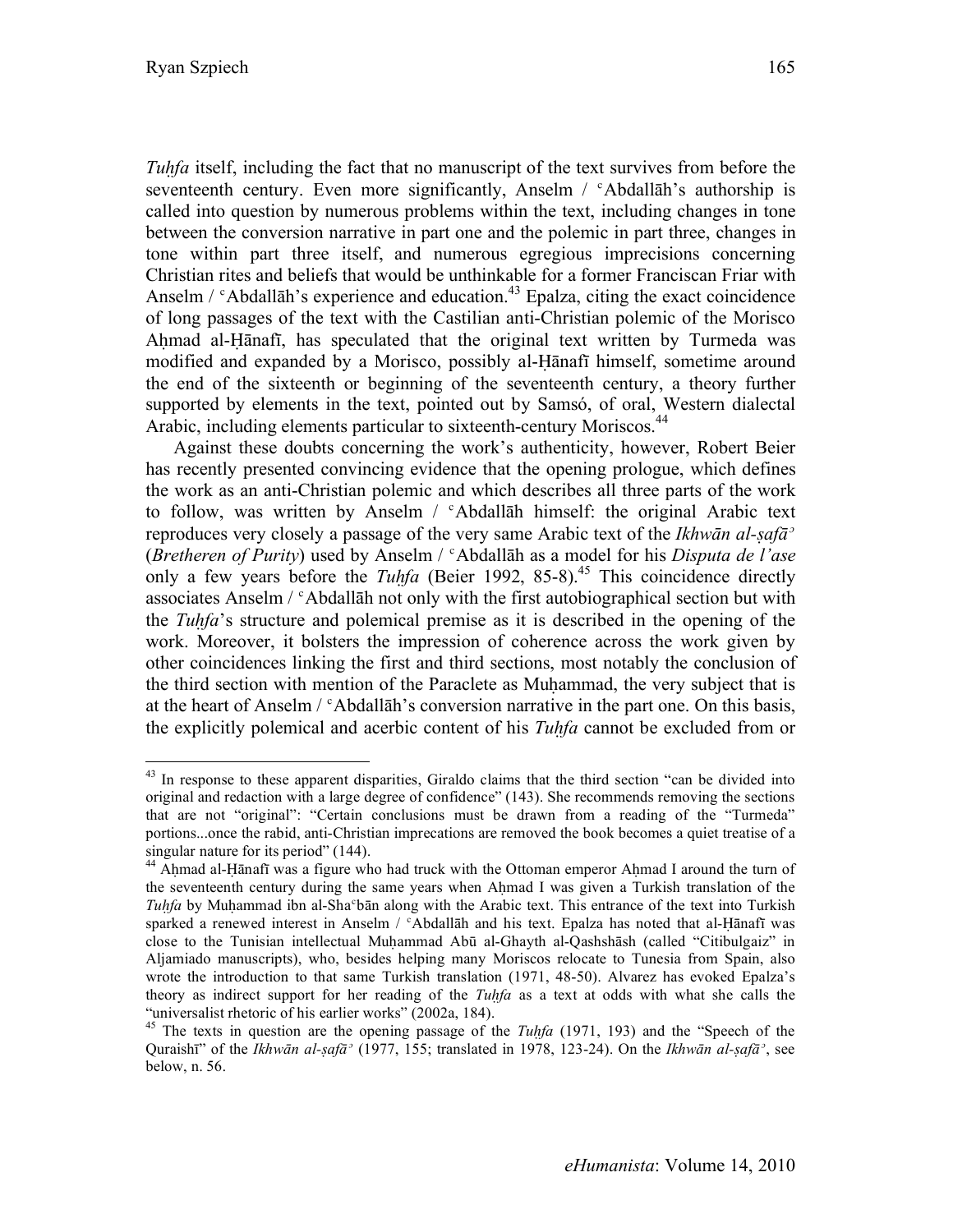considered ancillary to Anselm  $/$   $\alpha$ bdallah's earlier body of writing, even if some of the specific arguments contained within the third section are considered to be Morisco additions or alterations. The core of the *Tuḥfa'*s narrative of conversion and anti-Christian sentiment, which can now be linked to Anselm / ʿAbdallāh with greater certainty, is at odds with his earlier works in language, tone, and perspective. As his last known work, the *Tuhfa* thus seems to "abrogate" Anselm / <sup>c</sup>Abdallāh's earlier works, serving as his last word on the subject of languages, faith, and identity.

The *Tuḥfa* was not, however, a work for which Anselm / ʿAbdallāh was known in the fifteenth and sixteenth centuries. Because there are no known manuscripts or fragments of the text surviving from before 1603 and only one known reference to the work or its author in any other text,<sup>46</sup> Anselm /  $\epsilon$ Abdallāh's carefully constructed abrogating, polemical persona –his "translated" self– was quickly eclipsed by the persistence of his "original" Catalan, Christian authorial persona, notwithstanding the fact that it too was itself a textual product postdating his conversion. By the time the original *Tuḥfa* became well known in the Muslim world because of its translation into Turkish –leading to a wealth of manuscript copies and printed editions, and eventually, the veneration of Anselm /  $\textdegree$  Abdallāh's name and tomb as a great defender of Islam– a false legend had already sprung up in European sources, which show no knowledge of the *Tuḥfa,* reclaiming him as a prodigal son who returned to Christianity and received martyrdom.<sup>47</sup> The struggle between later Christian and Muslim legends to claim Anselm  $\ell$ <sup>c</sup> Abdallah for their own is an ironic parallel to the ongoing struggle within his own writing between his two authorial personas. This struggle not only distorted the way Anselm /  $c$ Abdallāh's texts were read and understood -Anselm himself was not even correctly identified as "Abdallah until the turn of the twentieth century.<sup>48</sup> It has also come to determine the interpretive parameters within which his bibliography can now be viewed.<sup>49</sup> Rather than judging Anselm /  $\epsilon$ Abdallāh and his multilingual corpus of works according to a psychological divide that insists on exclusivity between the two sides of a "bicultural" identity –in the case of his conversion, as *either* a sincere convert *or* an opportunist apostate; in the case of his works, as expressing *either* a secret Christian belief *or* a decisive Muslim riposte– the

<sup>&</sup>lt;sup>46</sup> Epalza has uncovered a single reference to the anecdote of the Paraclete and the discussion with Nicolao Fratello made by the contemporary Algerian writer *Abd al-Rahmān ibn Muhammad al-*

Ta $^{\circ}$ ālibī (1388-1468) (Anslem Turmeda 1971, 47).<br><sup>47</sup> The outlines of this legend have been reconstructed by Giraldo, 67-84, based on Calvet, 9-21. On Anselm / °Abdallāh's tomb, see the early remarks of Bel Khodja and Miret i Sans.<br><sup>48</sup> The Arabic text of the *Tuhfa* was studied and translated by Spiro (Anselm Turmeda 1885) without

knowledge of the true identity of the author. For discussion of the identification of the text, see Anslem

Turmeda 1971, 52-60.<br> $49$  This is patent in the fact that despite the legend of saintly martyrdom that grew up around Anselm / ʿAbdallāh in Christendom, the *Llibre* were examined and censored by the Inquisition at the end of the sixteenth century (See Archivo Histórico Nacional, Inquisición, legajo 4436 #24, discussed in Samsó, 1971-72, 82-84) and similarly that the *Disputa* was included in the *Index of Forbidden Books* published by the Church in 1583 (Riquer, 1964, 2: 286).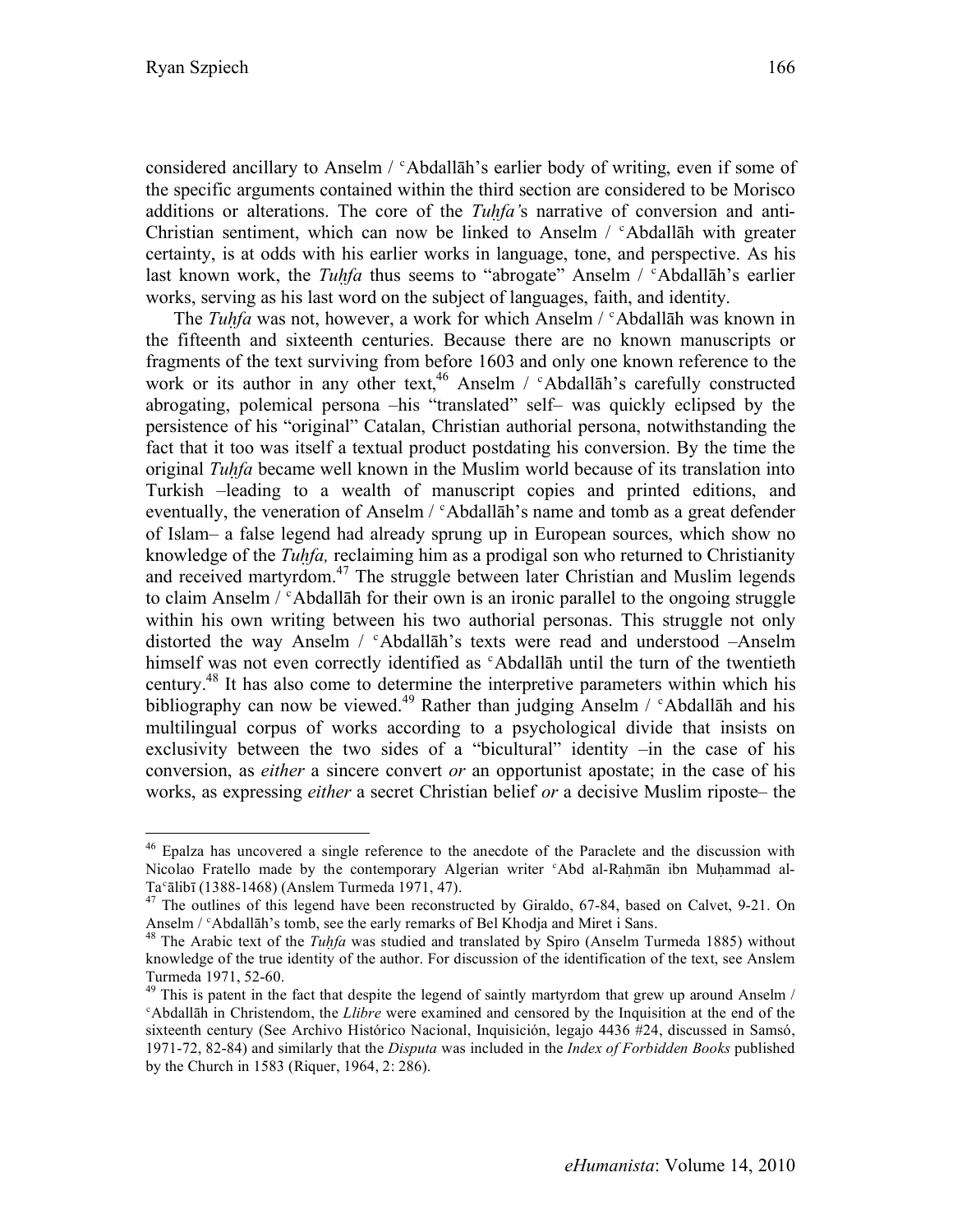fragmentary fate of his works demands that both author and text be understood, in Beier's term, as "intercultural," in which the two sides of his authorial identity become essential and mutually necessary elements of his textual voice (1996, 160-62).<sup>50</sup> When read from a multilingual perspective that transcends the limited audiences of his two respective bodies of writing in Arabic and Catalan –or in other words, when viewed from an exterior, phenomenological perspective rather than an interior, psychological one– the instability of his shifting authorial voices comes to undermine his appeal within his texts to authenticity through language, and with it the very foundation of his polemical stance of abrogation in the *Tuḥfa*. 51

At the same time, however, the degree to which translation and mistranslation have come to determine his authorial identity as multiple and to overshadow his machinations toward any singular authenticity is evident in his Catalan works as well. As has now been well-documented, most of his works were based on earlier models in other languages. The *Llibre*, which was eventually transformed into a minor classic of Catalan literature read well into the nineteenth century, is, as Menéndez y Pelayo has demonstrated (1: cv-cx, especially cx), itself a partial reworking of the thirteenthcentury Italian work, *La dottrina dello schiavo di Bari*, although Anselm / ʿAbdallāh's version can be read as more "original" than translation.<sup>52</sup> Likewise, critics have shown that the "Fable of the Falcon and the Cock" passage and the "spell" ("encantament") put on Mallorca in the *Cobles*, as well as the structure of the work itself, can be linked to original Arabic models.<sup>53</sup>

Even more significant is the case of his last-known Catalan work, the *Disputa de l'ase,* written only two or three years before the *Tuḥfa.* Despite being published in 1509, the work has not survived in its Catalan original apart from a few pages at the

 $50$  Guy has likewise argued that Anselm /  $\textdegree$ Abdallāh's most unique characteristic is that he represents a union both between the "oriental" and the "occidental" as well as between medieval and renaissance thought (55).

 $51$  The argument that Anselm /  $c$ Abdallāh's multilingualism "is more than a claim to rhetorical (and prophetic) authority. It is...integral to his message of reconciliation and unity" (Alvarez 2002a, 176) must be modified in the light of the persistent contradiction between his polemical and literary works. A message of either reconciliation or of polemical opposition cannot be read into his corpus of writing without limiting the analysis to only part of this dialectical equation of mutual exclusion spread across his various works. Alvarez herself alludes to this internal division elsewhere: "Turmeda's...liminality and equivocal status as convert and exile –indeed, even near-sainthood in two religions– is more than a colorful footnote to his work. It has played an integral and inescapable part in determining the reception

of his books..." (2002b, 190). 52 See also Calvet, 160-67. For the history of the *Llibre* and its frequent publication*,* see Anselm Turmeda 1972, 61-76. 53 For the fable, see 1927, 129-32. Samsó notes that although the text is present in *Kalīla wa-dimna,* it

was most likely derived either from the the *Kitāb al-hayawān* (*Book of Animals*) of al-Jāhiz (d. 868-69) or the *Ḥayāt al-ḥayawān* (*Lives of the Animals*) of al-Damīrī (d. 1405) (1971-2, 72-75). He also links the "spell of Mallorca" passage (on which, see Anselm Turmeda 1927, 121-27) with the episode of Falix the philosopher in *De imaginibus* of Thābit ibn Qurra (1971, 215-19). Rubiera i Mata has likewise suggested a possible Arabic model found in an Aljamiado manuscript (Centro de estudios históricos, Manuscrito aljamiado XXX, ff. 132-43) for the structure of the *Cobles.*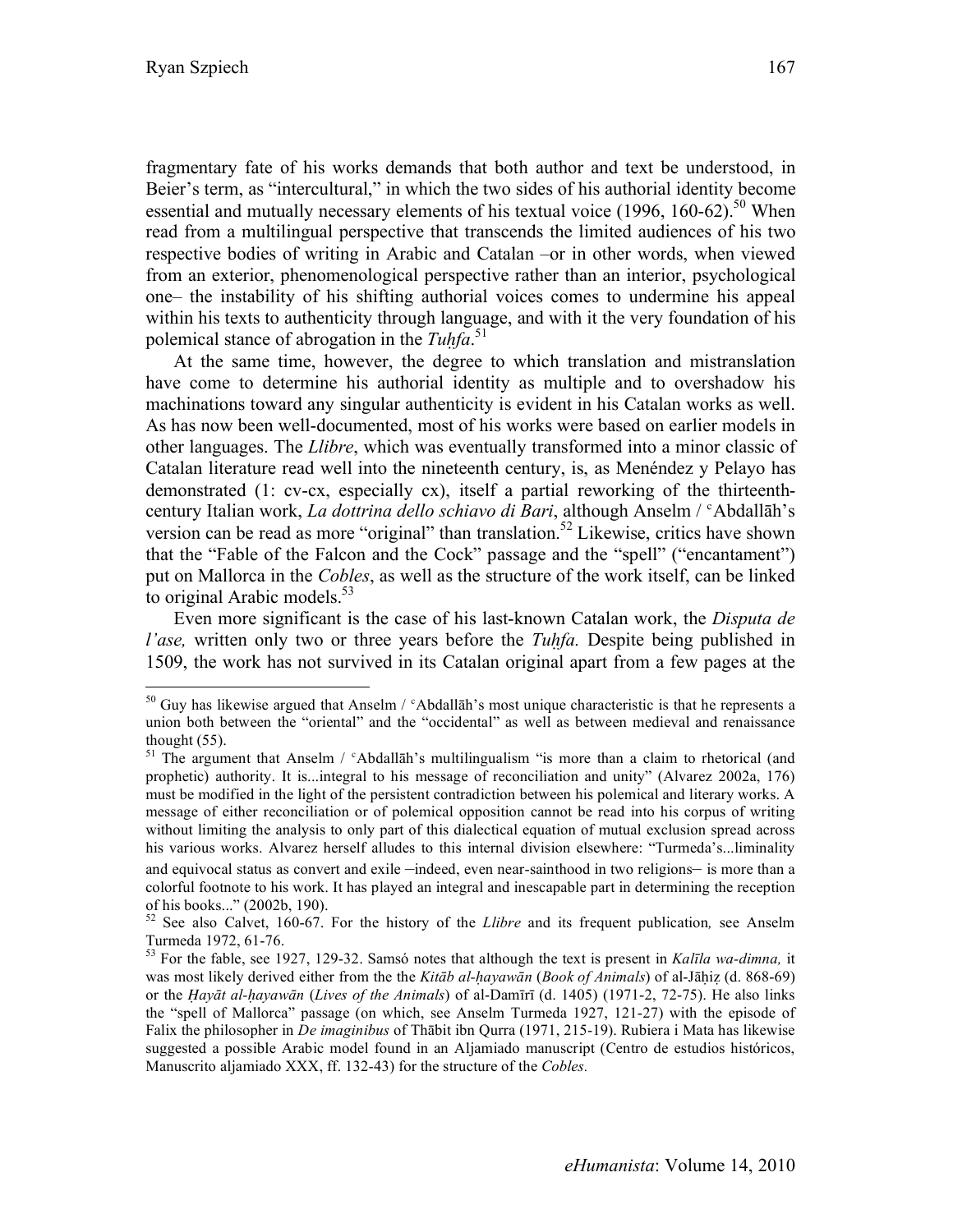end corresponding to the "Prophecy of the Ass."<sup>54</sup> The earliest surviving version of the text is the French translation published in Lyon in 1554, and it is on this basis that the text has been re-translated back into Catalan in the twentieth century.<sup>55</sup> This fate is all the more significant for a work that was itself, as Arabist Miguel Asín Palacios demonstrated, a translated reworking of the Arabic work *Tadā*ʿ*ī al-ḥayawānāt ʿalā alinsān ʿinda malik al-Jinn* (*Case of the Animals versus Man before the Jinn*) found in volume twenty-one of the collection of the *Ikhwān al-ṣafāʾ* (*Bretheren of Purity*), an anonymous tenth-century group of religious scholars probably from Basra.<sup>56</sup> As Alvarez has eloquently established, the charges by critics of Anselm /  $\epsilon$ Abdall $\bar{a}$ h's alleged "plagiarism" from his unacknowledged original source stand in stark contrast to the critical praise conceded to the source itself for its intellectual syncretism and eclectic source base  $(2002b, 182)$ .<sup>57</sup> When the tables of this criticism are turned, Anselm /  $\epsilon$ Abdallāh's adroit appropriation of other voices through his translations, borrowing, and copying of previous works can be seen as the very source of his "originality," and it is fitting that this originality be preserved only in fragmented and translated form by extra-textual forces beyond the author's own control.

The authorship and authority of both Abner / Alfonso and Anselm / *c*Abdallah are similarly premised on their inherent duality as both Abner and Alfonso, both Anselm and ʿAbdallāh, both convert and apostate, both author and translator. Both polemicists rely on a dialectical appeal to their former selves and its original language as a construction of the authenticity and authority of their present authorial voices. In an uncanny parallel in which life seems to imitate art, their original writings are, in both cases, preserved only by virtue of their translations, just as their identities as converts –understood as both the fictional characters of the conversion narratives and as the real authors who produce them– depend on the defining opposition of their former selves as "witnesses" to their new identities. Their strategic exploitation of the inherent duality of their own converted identities –intended, of course, as tools of their own appropriation and supersession of their models– has been revisited upon their own original writings through their dispersal and dissemination in the translations, distortions, and rewritings effected by others.<sup>58</sup> Both possessed the ability to absorb

 <sup>54</sup> The text survives in the fifteenth-century manuscript 336 (formerly 332), ff. 188-91v, of the Bibliothèque Inguimbertine of Carpentras and has been published by Rubió.<br><sup>55</sup> The 1544 Lyons text was immediately republished and then published again in 1548 and 1606. The

French text has been edited by Foulché-Delbosc in 1911 and again recently by Llinarès. The Catalan text has been re-translated into Catalan various times.<br><sup>56</sup> On the Ikhwān al-Ṣafā<sup>3</sup>, see Netton and De Callataÿ, among various sources. On the chapter in

question, see Alvarez 2002b as well as Tornero's introduction to his Spanish translation (Ikhwān 2006) and Goodman's remarks to his translation (Ikhwān 1978).<br><sup>57</sup> On the question of plagiarism, see Alvarez 2002b, Larson, and Alemany Ferrer 2003. For other

discussions of Anselm / ʿAbdallāh's sources, see Salvat, Garcia Sempere, Martín Pascual, Garcia Sempere and Martín Pascual, and Nader.

<sup>58</sup> Francisco Rico has documented one example of the transformation of Anselm / ʿAbdallāh's *Llibre* in the *Doctrina de la discriçión* of fifteenth-century poet Pedro de Veragüe. Emilio Tornero has suggested that Pico refers to Anselm / ʿAbdallāh when he mentions the "Saracen Abdallah" in his *De hominis*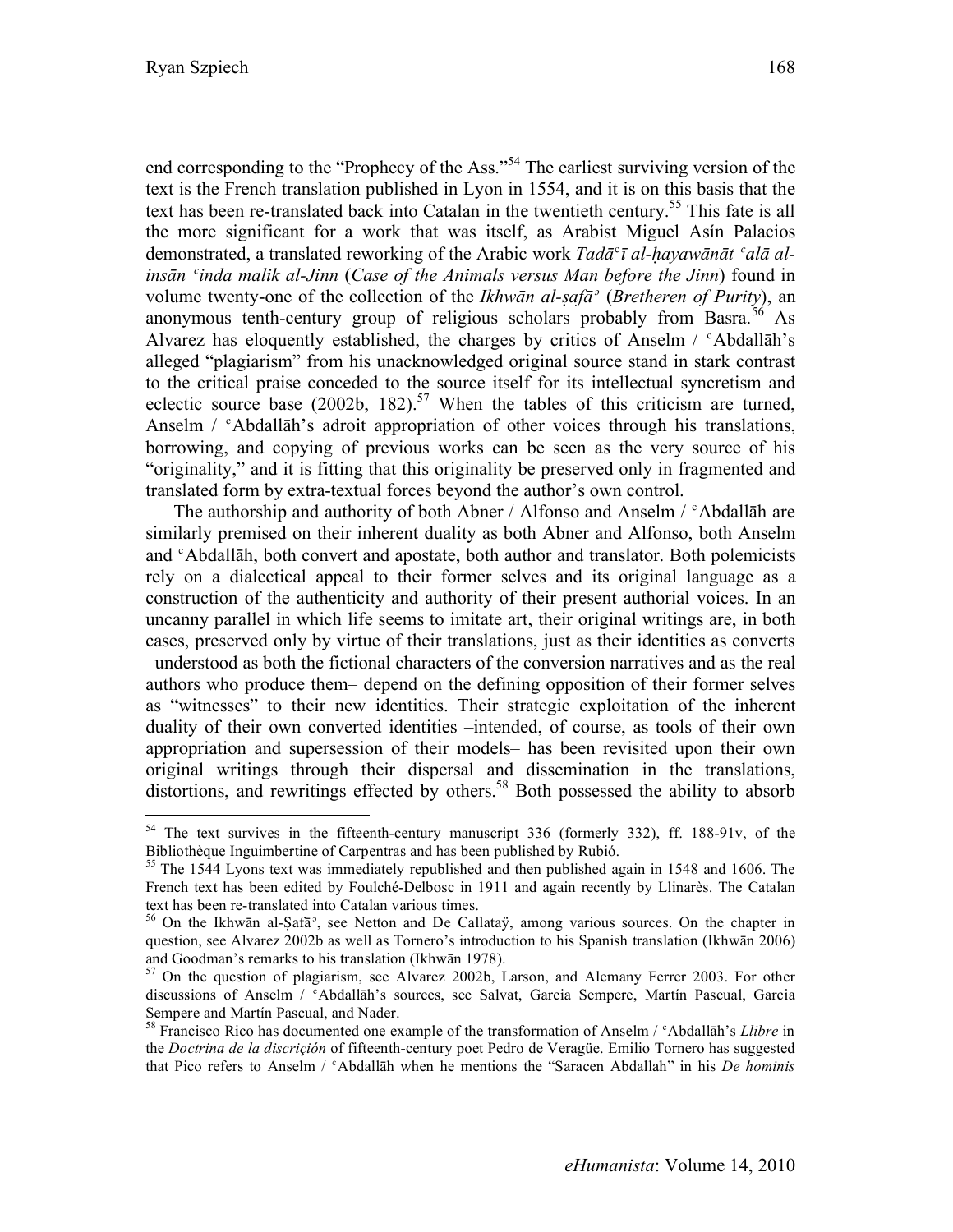$\overline{a}$ 

and transform multiple works, languages, and beliefs in their writing, and this served as the foundation of their polemical appeal to authenticity as well as their literary "originality." It is ironic that for both, this ability is at the same time the very source of the repeated erasures and distortions suffered by their works that have so effectively undermined that appeal.<sup>59</sup>

In the *Disputa*, Anselm /  $\epsilon$ Abdallah himself alludes to the explosive power of this dialectical opposition between originals and copies to escape the control of its author. One of the arguments put forth by the character Anselm to the Ass as to why humans are nobler than animals is that each is unique. This is a blessing from God, because if this were not so, "the Jew would not be distinguished from the Christian, nor the Muslim from the Jew, and both could mix with the Christians. Infinite other evils would follow...and the whole world would be lost."<sup>60</sup> Yet Muslim and Christian did in fact mix in his converted authorial identity and in his bibliography, just as Jew and Christian mixed in Abner / Alfono's authorial voice, and in this the foundation of each author's appeal to authenticity in originality has, very literally, been lost in translation. Without realizing how deeply the dissemination and loss of his writing would come to fulfill his own prophetic observations, Anselm / ʿAbdallāh seems to intimate in his character's remarks to the Ass how the logic of abrogation inherent in conversion narratives and indeed in polemical writing itself is essentially dialectical, preserving its antithetical content within the synthesis and condemning its "originality" to depend perpetually on the very thing whose destruction is the premise of its existence.

Just as in Boccaccio's tale of the three rings, in which the value of the original ring at once defines the value of its copies at the same time it is eclipsed by them, the polemical undercurrent of the three-rings story itself is preserved within Boccaccio's frame-tale structure at the same it is undermined by it. In a parallel fashion, the works of both Abner / Alfonso and Anselm / ʿAbdallāh, made up of missing originals and usurping translations, have been both preserved and lost, created and destroyed, by their own self-generated liminality, and now even they who made them would not be

*dignitate oratio.* Alvarez describes the *Disputa* as "in the spirit of Boccaccio's *Decameron*, and a proud

precursor of Rabelais" (2002b, 179).<br><sup>59</sup> In the context of this comparison between Abner / Alfonso, Anselm / <sup>c</sup>Abdallāh, and the three-rings tale, it is a interesting coincidence that both writers have been credited with works of a triune theme: the *Libro de las tres creencias* attributed to Abner / Alfonso and the *Llibre de tres* attributed to Anselm / ʿAbdallāh. On the *Libro*, see Carpenter 1992 and his edition in Abner de Burgos 1993b. More fitting is the fact that in both cases, the attributions have been seen as spurious and have met with firm critical opposition, and in neither case has the question been resolved. See Mettmann's rejection of Abner / Alfonso's authorship (1988-96). On the *Llibre*, see above n. 22.<br><sup>60</sup> "...Nous sommes faicts tous à une semblance qui est semblable à l'unité de Dieu..." (Anselm

Turmeda 1984, 75). "Et cela est une grande grâce que Dieu nos a faicte. Car si tous les hommes ou les femmes se ressembloyent, plusieurs maulx et inconvéniens s'en ensuyvroient...Davantage le juif ne seroit cogneu du chrestien, ny le maure du juif, et pourroient avoir affaire avec les chrestiennes. Et infiniz aultres maulx se ensuivroient, si tous les hommes se ressembloyent, tellement qu'il n'y a mal qui ne s'en ensuivit, et seroit tout le monde perdu" (76).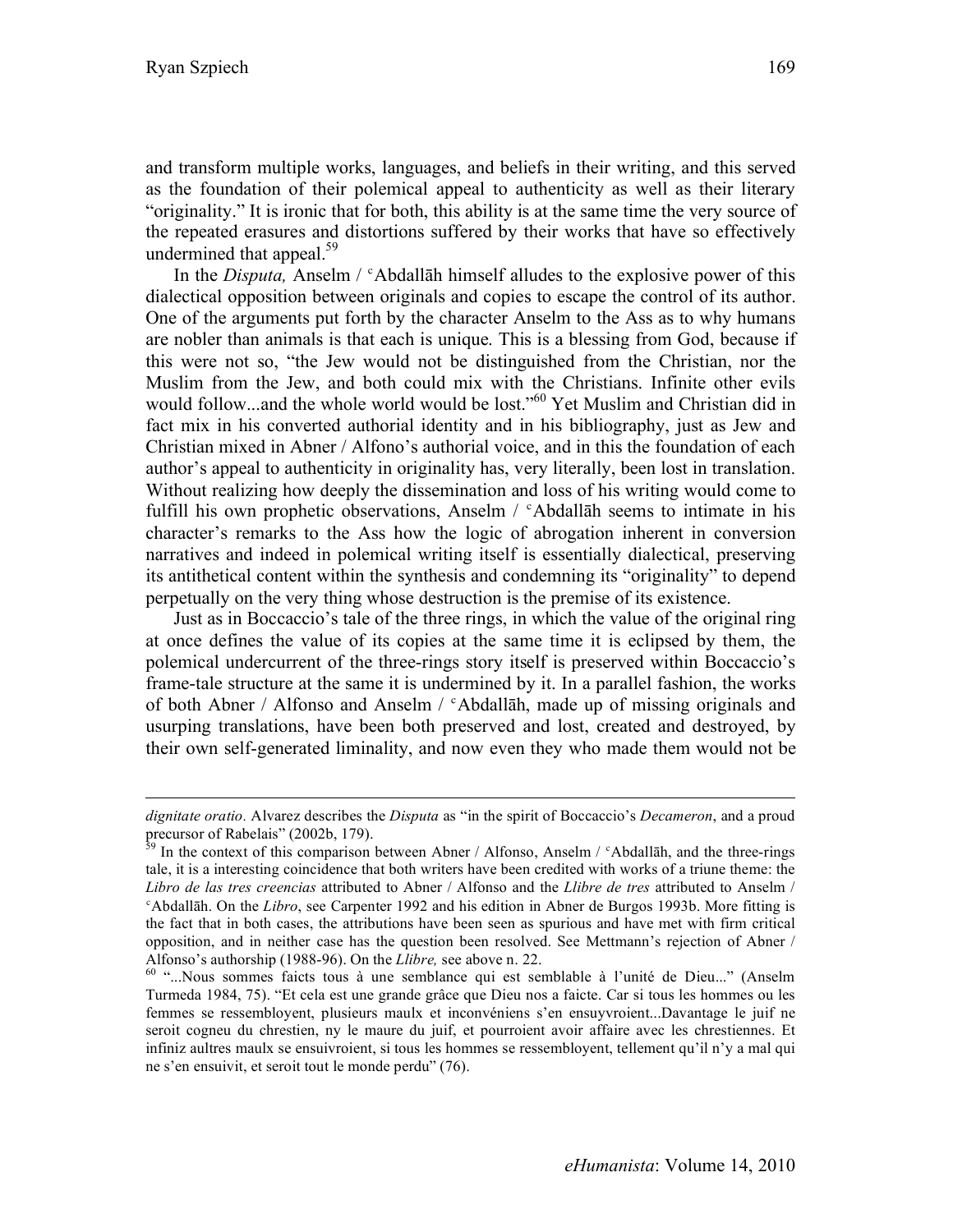able to tell which text is the more original, which self the more authentic.<sup>61</sup> This parallelism between converted selves and translated texts, in which the ongoing conflict between form and content in literary didacticism mirrors the uncloseable gap between text and experience inherent in autobiographical confession, allows us to apply the lessons of literary history in our reading of religious polemic: the plenitude of meaning generated by the literary recasting of the exemplary frame tale becomes, in the guise of the convert's affirmation of faith and polemical break with the past, a source of religious doubt and uncertainty. The fruitful tension between continuity and authorial innovation out of which such exemplary literature grew was at the same time, within polemical writing, an unsettling paradox that undermined authority and erased religious difference and this bifurcation of textual uncertainty became, within the volatile conflicts of late-medieval Iberia, simultaneously a force for creation and destruction.

<sup>&</sup>lt;sup>61</sup> "The "recognizability" of a translation was a recurrent theme of polemical exchanges about the language of revelation. In one revealing passage given in the work *Shulḥan Kesef* (Table of Silver) of the fourteenth-century Jewish philosopher and exegete from Provence, Joseph Caspi (d. 1340), the author describes a debate with a bishop over the relative value of Hebrew and Latin. "Once a bishop honored in our country, who was versed in the Holy Scriptures, asked me...what superiority and sanctity have the Hebrew language and writing over the Latin language and writing since the meaning intended in them remains the same? My answer was...[First] the writing our books are written in [Hebrew] is the Script of God and it is in this tongue that they were given. [Secondly] the meaning intended by the metaphors has been changed [in Latin] and has so deteriorated in a number of passages that they cannot be understood even by the One who made them, God. The Book of Moses translated into another language and written in another writing is not at all the Book given to us by God." (*Shulhan Kesef*, Turin MS ebreo A VI 34 / 7 fols 165r-v, quoted in Sirat 326).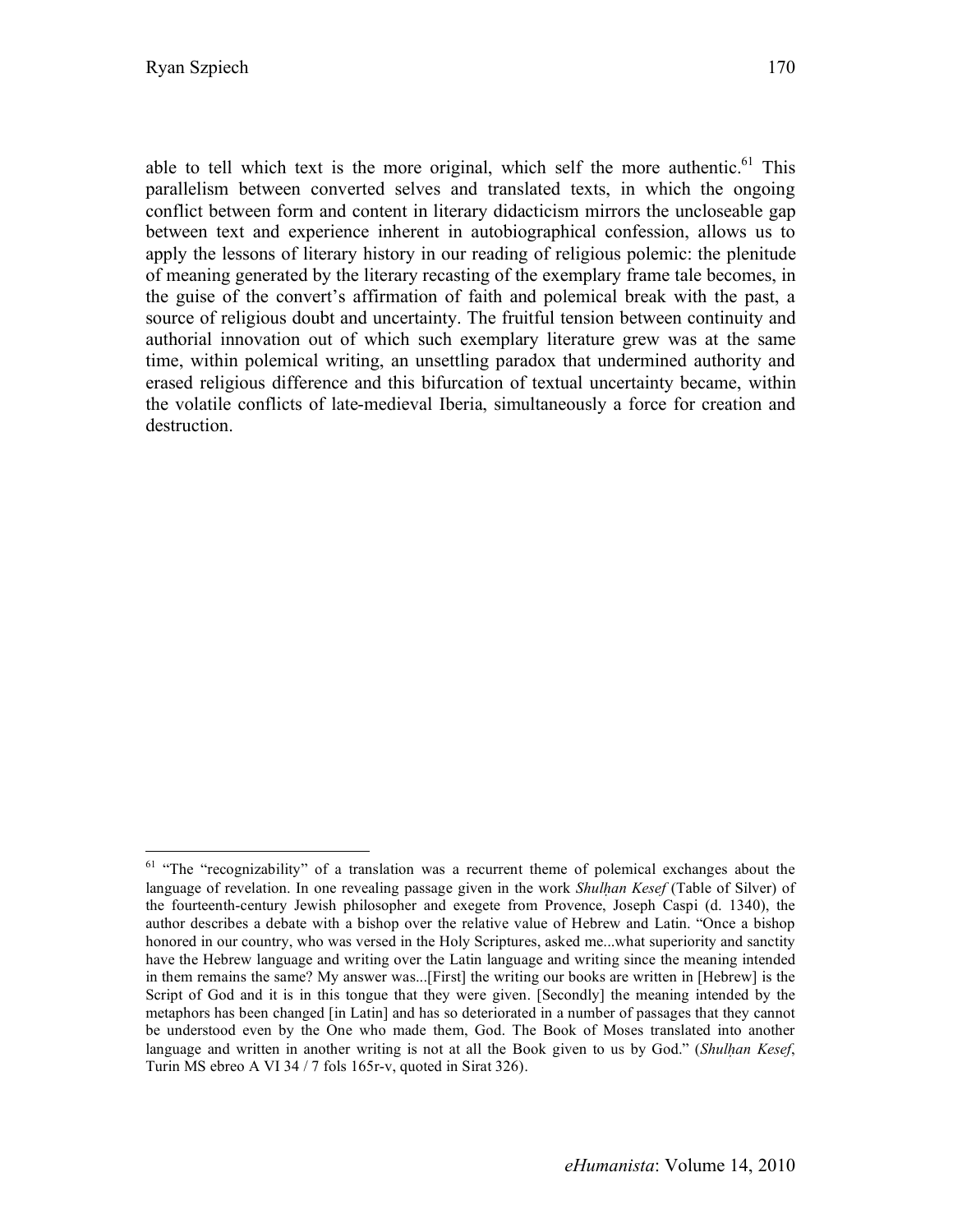# Works Cited

- Abner de Burgos / Alfonso de Valladolid. Ed. Walter Mettmann. *Mostrador de Justicia.* 2 vols. Opladen: Westdeutscher Verlag, 1994; 1996.
- *---.* Ed. Walter Mettmann. *Ofrenda de Zelos (Minḥat Ḳěna'ot) und Libro de la Ley*. Opladen: Westdeutscher Verlag, 1990.
- ---. Ed. and Trans. Jonathan Hecht. *The Polemical Exchange between Isaac Pollegar and Abner of Burgos / Alfonso of Valladolid according to Parma MS 2440 "Iggeret Teshuvat Apikoros" and "Teshuvot la-Meharef."* Diss. New York University, 1993a.
- *---.* Ed. Judah Rosenthal. *Sefer Teshuvot ha-Meshubot*. "From the Hebrew Writings of Abner of Burgos" [Hebrew]. *Meḥqarim u-Meqorot*. 2 vols. Jerusalem: Rubin Mas, 1967. 1: 324-67.
- ---. Ed. Walter Mettmann. *Tĕšuvot la-Měḥaref. Spanische Fassung.* Opladen: Westdeutscher Verlag, 1998.
- --- (attributed). Ed. Dwayne E. Carpenter. *Text and Concordance of Libro de las tres creencias, Biblioteca Nacional de Madrid Ms 9302.* Madison: Hispanic Seminary of Medieval Studies, 1993b.
- Adorno, Theodore. *Der Jargon der Eigentlichkeit: Zur deutschen Ideologie.* Frankfurt am Main: Suhrkamp Verlat, 1964.
- Alemany Ferrer, Rafael. "Presències i ecos d'un jo individuat en Anselm Turmeda." *Estudis de llengua i literatura catalanes* 29. Barcelona: Publicacions de l'Abadia de Montserrat, 1994. 5-24. Rpt. *Medioevo y literatura. Actas del V congreso de la asociación hispánica de literatura medieval.* Ed Juan Paredes*.* 4 vols. Granada: Universidad de Granada, 1995. 1: 233-49.
- ---. "Tradició i innovació literària en la Disputa de l'ase de Turmeda / Abdal·là." *Professor Joaquim Molas; memòria, escriptura, història*. Barcelona: Publicacions de la Universitat de Barcelona, 2003. 1: 15-26.
- ---. "Turmeda / Abdal·là o el 'perspectivisme' com a pràctica vital i/o literària." Ed. Antoni Ferrando and Albert G. Hauf. *Miscel·lània Joan Fuster. Estudis de llengua i literatura.* València / Barcelona: Department de Filologia Catalana de la Universitat de València / Publicacions de l'Abadia de Montserrat, 1989. 37- 57.

Alonso de Espina. *Fortalitium Fidei.* Nuremberg, 1494.

- Alvarez, Lourdes Maria. "Anselm Turmeda: The Visionary Humanism of a Muslim Convert and Catalan Prophet." Ed. Albrecht Classen. *Meeting the Foreign in the Middle Ages*. New York and London: Routledge, 2002a. 172-91.
- ---. "Beastly Colloquies: Of Plagiarism and Pluralism in Two Medieval Disputations Between Animals and Men." *Comparative Literature Studies* 39.3 (2002b): 179-200.
- Anselm Turmeda / ʿAbdallāh al-Tarjumān. Ed. Marçal Olivar. *B. Metge y A. Turmeda. Obres Menors.* Barcelona: Els Nostres Clàssics, 1927.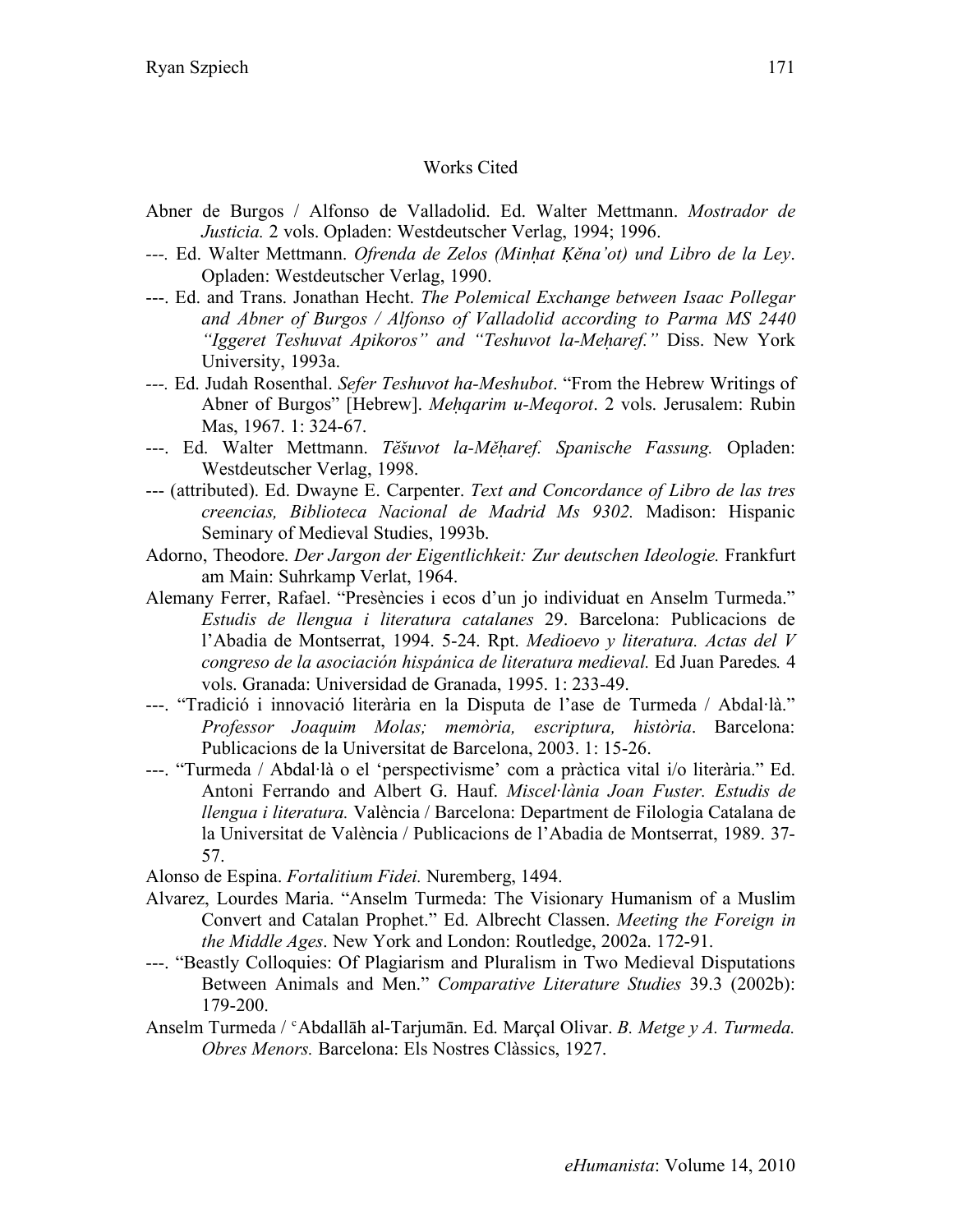- ---. Ed. Lluís Ripoll. *Llibre de bons amonestaments.* Mallorca: Ciutat de Mallorca, 1972.
- ---. Ed. Míkel de Epalza. *Llibre de bons amonestaments i altres obres.* Palma de Mallorca: Editorial Moll, 1987.
- ---. Ed. R. Foulché-Delbosc. *Dispute de l'ase. Revue Hispanique* 24 (1911): 358-479.
- ---. Ed. Armand Llinarès. *Dispute de l'âne.* Paris: J. Vrin, 1984.
- ---. "Le présent de l'homme lettré pour réfuter les partisans de la croix, par 'Abd Allâh, le Drogman." Trad. J. Spiro. *Revue de l'histoire des religions* 12 (1885): 68-89, 179-205, 278-301. Rpt. Paris: Ernest Leroux, 1886. Rpt. *Revue Tunisienne* 13 (1906): 19-101. Rpt. as appendix to Louis Massignon, *Examen du "Présent de l'homme lettré" par Abdallāh Ibn al-Torjoman.* Rome: Pontificio Istituto di Studi Arabi e d'Islamistica, 1992. 83f.
- ---. Ed. and Trans. Miguel de Epalza. *La Tuḥfa, autobiografía y polémica islámica contra el Cristianismo de ʿAbdallāh al-Tarȳumān (fray Anselmo Turmeda). Atti della Accademia Nazionale dei Lincei: Classe di Scienze, morali, storiche e filologiche* 15. Rome: Accademia Nazionale dei Lincei, 1971. Rpt. *Fray Anselm Turmeda (ʿAbdallāh al-Tarjumān) y su polémica islamo-cristiana. Edición, traducción y estudio de la Tuḥfa.* Madrid: Hiperión, 1994.
- Asín Palacios, Miguel. "El original árabe de la Disputa del asno contra Fr. Anselmo Turmeda." *Revista de filología española* 1 (1914): 1-51. Rpt. *Huellas del Islam. Sto. Tomás de Aquino. Turmeda. Pascal. S. Juan de la Cruz.* Madrid: Espasa-Calpe, 1941. 115-60. Rpt in *Obras escogidas II-III.* Madrid-Granada: CSIC, 1948. 563-616.
- Baer, Yitzhaq. Trans. Louis Schoffman. *A History of the Jews in Christian Spain.* 2 vols. Philadelphia: The Jewish Publication Society of America, 1978.
- Beier, Robert. *Anselm Turmeda: eine Studie zur interkulturellen Literatur.* Bonn: Romanistischer Verlag, 1996.
- ---. "Una coincidència textual entre la Tuhfa d'Anselm Turmeda / ʿAbdallāh al-Tarjumān i el Tractat Núm. 21 dels Germans de la Puresa. Nova aportació a la qüestió de l'autenticitat de la *Tuhfa*.*" Sharq al-Andalus* 9 (1992): 83-88.
- Bel Khodja, Mohamed. "Le Tombeau d'Abdallāh ben Abdallāh." *Revue Tunisienne* 13 (1906): 292-94.
- Bohigas i Balaguer, Pere. "Profecies de fra Anselm Turmeda (1406)." *Estudis Universitaris Catalans* 9 (1915-16): 173-81.
- Boccaccio, Giovanni. Trans. Mark Musa and Peter Bondanella. *The Decameron*. New York: Penguin Signet, 1982.
- Borges, Jorge Luis. "Sobre el *Vathek* de William Beckford." *La Nación* (Buenos Aires). 1943. *Otras inquisiciones.* 1952. *Obras Completas.* Buenos Aires: Emecé, 1974. 1: 729-32.
- Calvet, Augustí. *Fray Anselmo Turmeda: Heterodoxo español.* Barcelona: Casa Editorial Estudio, 1914.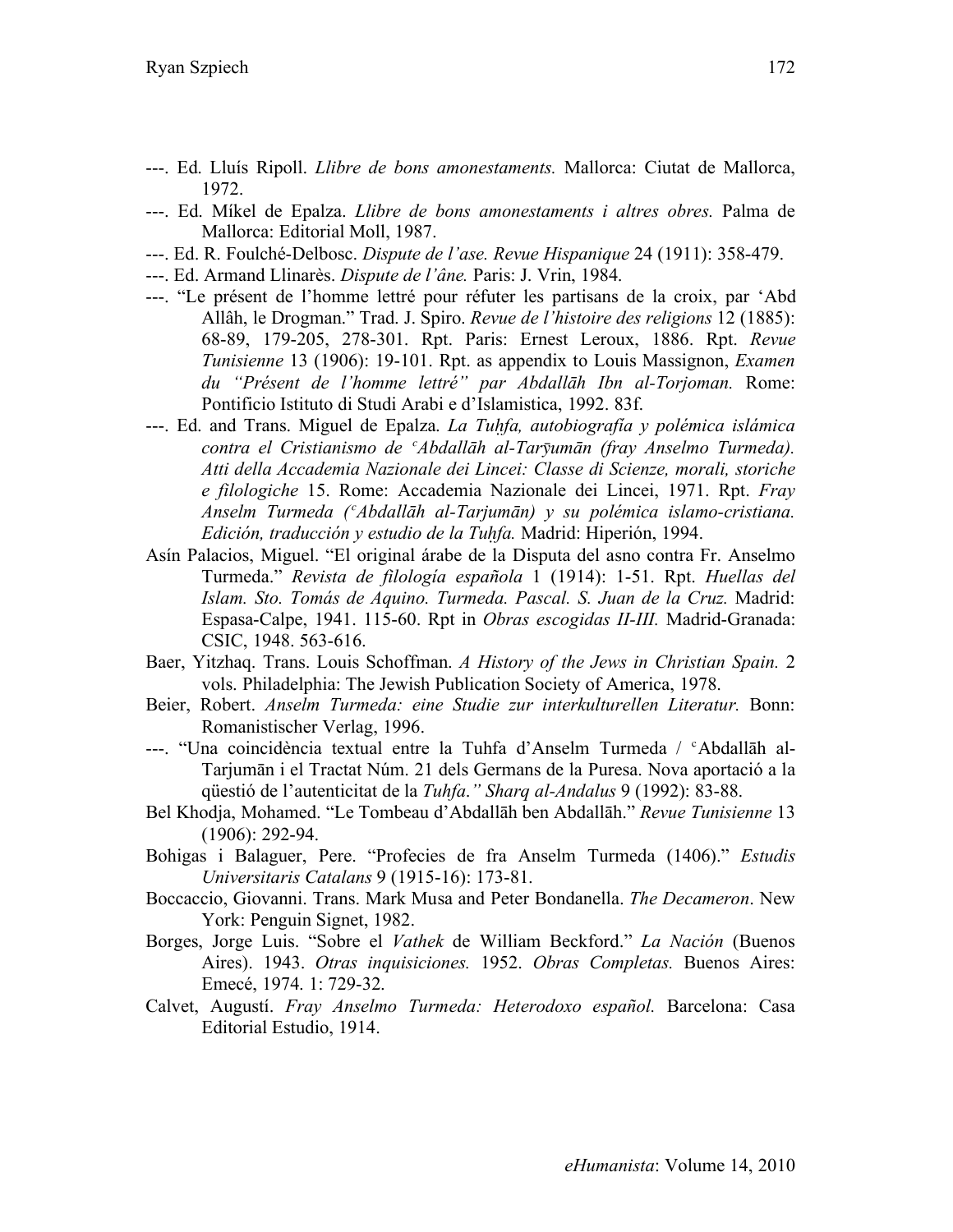- Carpenter, Dwayne E. "Alfonso de Valladolid." *Diccionario filológico de literatura medieval española. Textos y transmisión.* Ed. Carlos Alvar and José Manuel Lucía Megías. Madrid: Castalia, 2002. 140-52.
- ---. "The Language of Polemic: Abner de Burgos' Quadrilingual Defense of Christianity." Ed. Isaac Benabu. *Circa 1492: Proceedings of the Jerusalem Colloquium: Litterae Judaeorum in Terra Hispanica.* Jerusalem: Hebrew University / Misgav Yerushalayim, 1992. 49-57.
- Carreté, Ramon. "Funcions del nom propi en l'obra poètica d'Anslem Turmeda." *Randa* 41 (1998): 163-71.
- Castro, Américo. "The Presence of the Sultan Saladin in the Romance Literatures." *Diogenes* 8 (1954): 13-36. Rpt. *An Idea of History: Selected Essays of Américo Castro*. Trans. and ed. Steve Gilman and Edmund L. King. Columbus, Ohio: Ohio State University Press, 1977. 241-69. Rpt. in expanded form as "Presencia del Sultán Saladino en las literaturas románicas." *Semblanzas y Estudios Españoles*. Princeton: Princeton University Press, 1956. 17-43.
- Chazan, Robert. "Maestre Alfonso of Valladolid and the New Missionizing." *Revue des Études Juives* 143.1-2 (1984): 83-94.
- ---. "Undermining the Jewish Sense of Future: Alfonso of Valladolid and the New Christian Missionizing." Ed. Mark D. Meyerson and Edward D. English. *Christians, Muslims, and Jews in Medieval and Early Modern Spain. Interaction and Cultural Change.* Notre Dame: University of Notre Dame Press, 1999. 179-94.
- Cohen, Jeremy. *Living Letters of the Law. Ideas of the Jew in Medieval Christianity.*  Berkeley: University of California Press, 1999.
- Cottino-Jones, Marga. "The Tale of Abraham the Jew (I.2)." Ed. Elissa B. Weaver. *The Decameron First Day in Perspective: Volume one of the Lecturae Boccaccii*. Toronto: University of Toronto Press, 2004. 77-88.
- d'Alós, Ramón. "Les profecies de Turmeda." *Revue Hispanique* 24 (1911): 480-96.
- De Callataÿ, Godefroid. *Ikhwan al-Safa': A Brotherhood of Idealists on the Fringe of Orthodox Islam.* Oxford: Oneworld, 2005.
- Del Valle, Carlos. Del Valle Rodríguez, Carlos. "El *Libro de las batallas de Dios*, de Abner de Burgos." Ed Carlos del Valle. *Polémica Judeo-Cristiana. Estudios.*  Madrid: Aben Ezra Ediciones, 1992. 75-119.
- D'Olwer, Lluís Nicolau. "En Turmeda i el *Libre de Tres*." *Estudis Universitaris Catalans* 8 (1914): 89-91.
- Epalza, Mikel de. "Conversió i narrativa oral islàmiques a les narracions literàries autobiogràfiques d'Anselm Turmeda (Abdàl·lah at-Tarjuman)." Eds. R. Almany et al. *Actes del nové col*·*loqui internacional de llengua i literatura catalanes (Alacant-Elx, 9-14 de setembre de 1991).* Barcelona: Publicacions de l'Abadia de Montserrat, 1993. 1: 153-59.
- ---. "Nuevas aportaciones a la bibliografía de fray Anselm Turmeda (Abdallāh al-Tarchuman)." *Analecta Sacra Tarraconesia* 38 (1965): 87-158.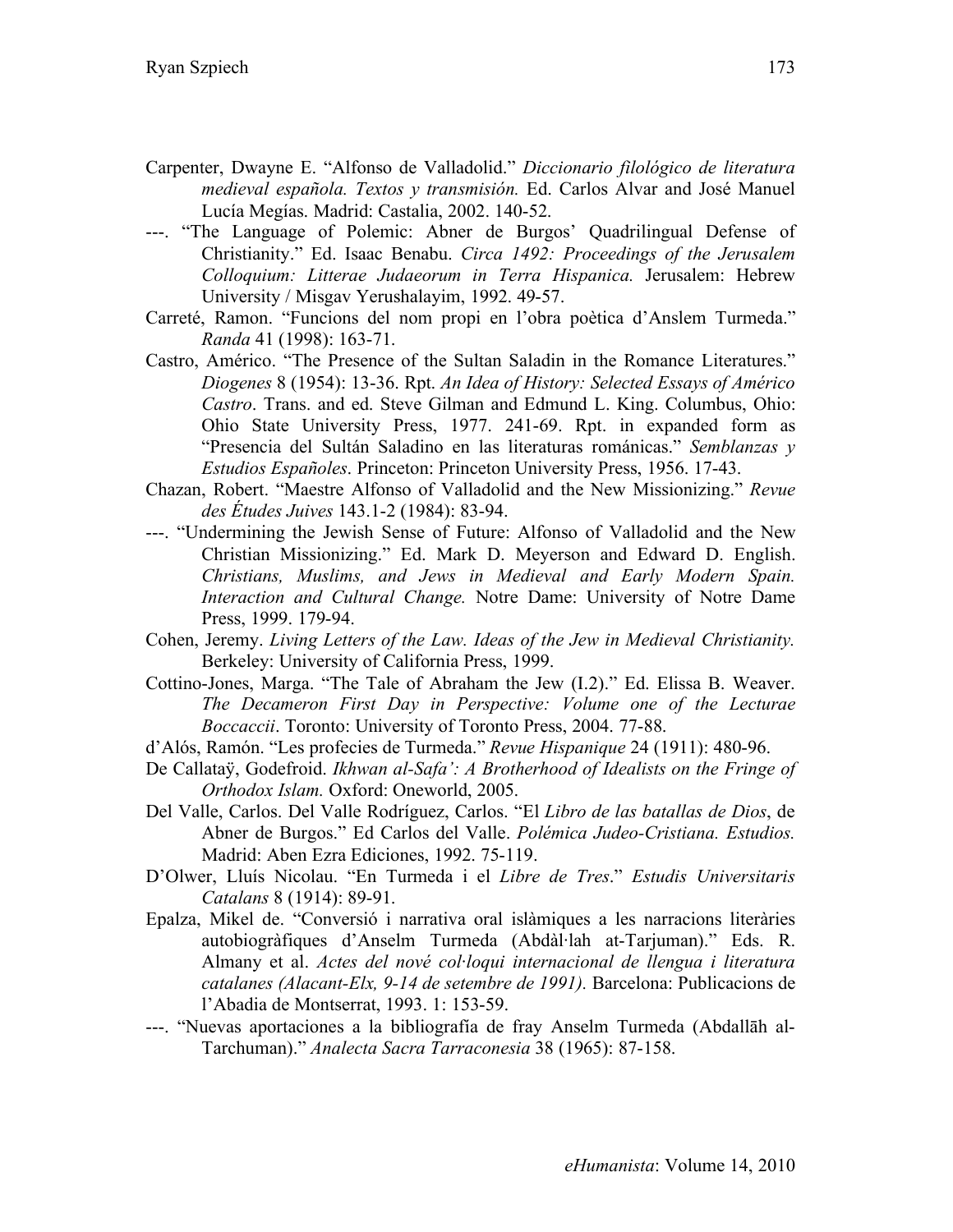- Fischer, Uve. "La Storia dei tre anelli: dal mito all'utopia." *Annali della Scuola normale superiore di Pisa. Classe di lettere e filosofia* 3.3 (1973): 955-98.
- Funkenstein, Amos. "Basic Types of Christian Anti-Jewish Polemics in the Later Middle Ages." *Viator* 2 (1971): 373-82.
- ---. "Changes in the Patters of Christian Anti-Jewish Polemics in the Twelfth Century" [Hebrew]. *Zion* n.s. 33 (1968): 125-44.
- García Sempere, Marinela. "*La disputa de l'ase*: Consideracions sobre el perspectivisme i les fonts literàries d'Anselm Turmeda." Ed. Juan Paredes*. Medioevo y literatura. Actas del V congreso de la asociación hispánica de literatura medieval.* 4 vols. Granada: Universidad de Granada, 1995. 2: 371- 96.
- García Sempere, Marinela, and Llúcia Martín Pascual. "Algunes fonts occidentals de l'obra d'Anselm Turmeda, 'Disputa de l'ase.'" *Revista de Filología Románica*  13 (1996): 181-214.
- Garcías Palou, Sebastià. *Ramon Llull y el Islam.* Palma de Mallorca: Planisi, 1981.
- Gershenzon, Shoshanna. *A Study of* Teshuvot la-Meḥaref *by Abner of Burgos.* Diss. Jewish Theological Seminary of New York, 1984.
- Giraldo, Zaida I. *Anselm Turmeda: An Intellectual Biography of a Medieval Apostate, including a Translation of the "Debate between the Friar and the Ass*." Diss. CUNY, 1975.
- Guy, Alain. "La pensée ambiguë de Turmeda, l'islamisé." *Philosophes ibériques et ibéro-américains en exil.* In *Publications de l'Université de Toulouse-Le Mirail* Series A, 34 (1977): 11-56.
- Haring, Lee. "Framing in Narrative." Ed. Ulrich Marzolph. *The Arabian Nights in Transnational Perspective.* Detroit: Wayne State University Press, 2007. 135- 56.
- Ikhwān al-Ṣafāʾ. Trans. Lenn E. Goodman. *The Case of the Animals versus Man before the King of the Jinn*. Boston: Twayne, 1978.
- ---. Trans. Emilio Tornero. La *disputa entre los animales y el hombre.* Madrid: Siruela, 2006.
- ---. Ed. Fārūq Saʿd. *Tadā*ʿ*ī al-Ḥayawānāt ʿalā al-insān.* Bairut: Manshūrāt Dār al-Āfāq al-Jadīdah, 1977.
- James, William. *The Varieties of Religious Experience.* New York: Vintage / Library of America, 1990.
- Larson, Everette, E. "The *Disputa* of Anselmo: Translation, Plagiarism, or Embellishment?" Eds. Victorio Agüera and Nathaniel B. Smith. *Josep María Solà-Solé: Homage, Homenaje, Homenatge. (Miscelánea de estudios de amigos y discípulos*). Barcelona: Puvill Libros, 1984. 1: 285-96.
- Lazar, Moshe. "Alfonso de Valladolid's *Mostrador de justicia:* A Polemic Debate between Abner's Old and New Self." Ed. Elena Romero. *Judaism Hispano. Estudios en memoria de José Luis Lacave Riaño.* 2 vols. Madrid: CSIC, 2002. I: 121-34.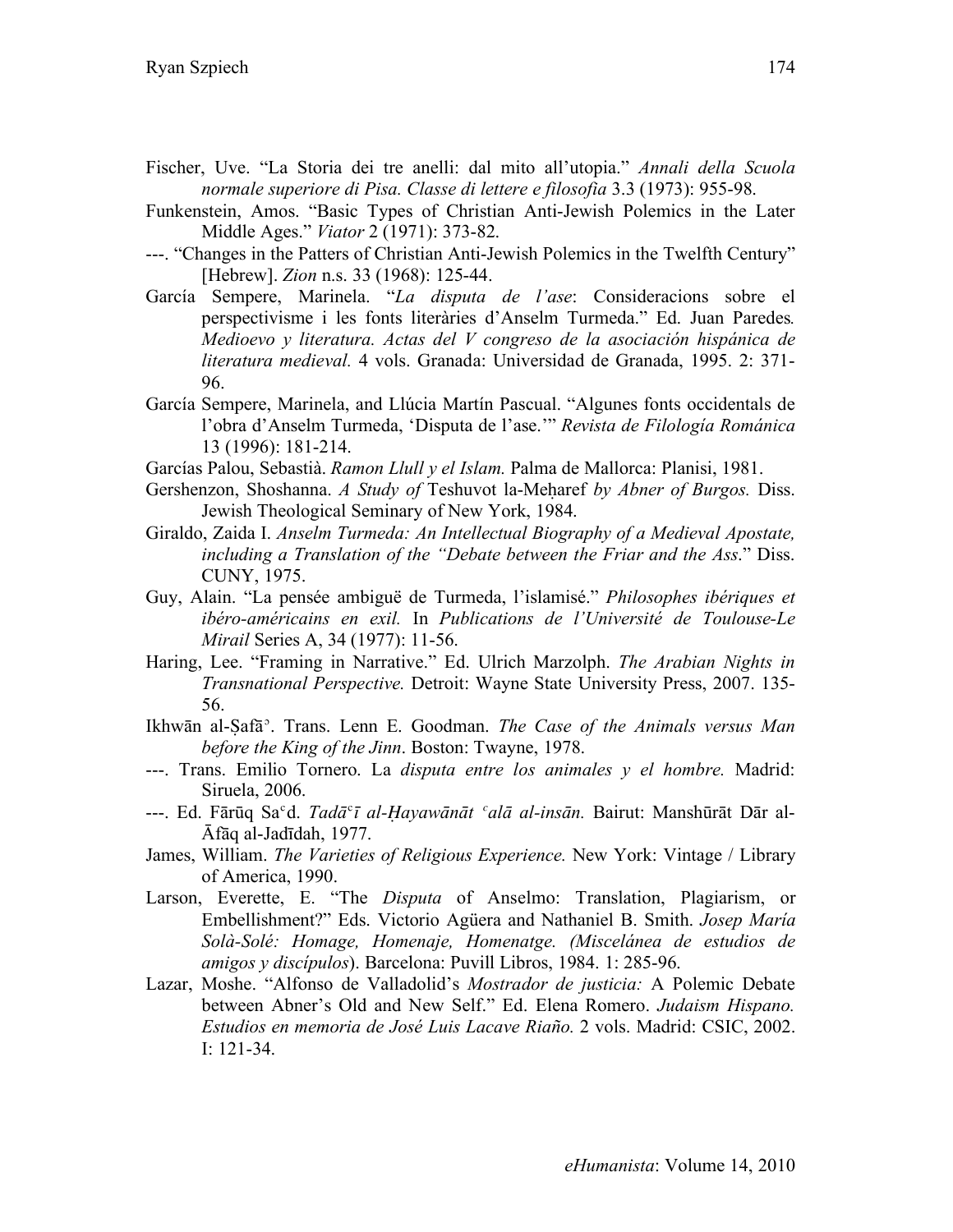- Ljamai, Abdelilah. *Ibn Ḥazm et la polémique islamo-chrétienne dans l'histoire de l'Islam.* Leiden: Brill, 2003.
- Lubienski-Bodenham, Henry. "The Interpreter or Interpreters in Froissart's Account of the Siege of Mahdia (1390)." *Romanische Forschungen* 90.2-3 (1978): 254-59.
- Marfany, Joan Lluís. *Ideari d'Anselm Turmeda.* Barcelona: Edicions 62, 1965. 2nd edition 1980.
- Markus, Robert. "The Jew as a Hermeneutic Device: The Inner Life of a Gregorian *Topos.*" Ed. John C. Cavadini. *Gregory the Great: A Symposium*. Notre Dame, IN: Notre Dame University Press, 1995. 1-15.
- Martín Pascual, Llúcia. "La *Disputa de l'ase* d'Anselm Turmeda i la tradició enciclopèdica medieval." Ed. Juan Paredes*. Medioevo y literatura. Actas del V congreso de la asociación hispánica de literatura medieval.* 4 vols. Granada: Universidad de Granada, 1995. 3: 213-27.
- Martos, Josep Lluís. "La *Disputa de l'ase* de Anselm Turmeda: Derivaciones relativistas de la conclusión del *conflictus*." *Medievalia* 27 (1998): 18-25.
- Menéndez y Pelayo, Marcelino. *Orígenes de la novela.* 4 vols. Madrid: Bailly-Bailliere e hijos, 1905-15.
- Menocal, María Rosa. "Life Itself: Storytelling as the Tradition of Openness in the *Conde Lucanor*." Ed. Mishael M. Caspi. *Oral Tradition and Hispanic Literature: Essays in Honor of Samuel G. Armistead.* New York: Garland, 1995. 469-95.
- Mettmann, Walter. "El *Libro declarante*, una obra falsamente atribuida a Alfonso de Valladolid." *Homenaje a Alonso Zamora Vicente.* 5 vols. Madrid: Castalia, 1988-96. 3: 71-76.
- *The Midrash on Psalms.* Trans. William G. Braude. 2 vols. New Haven: Yale University Press, 1959.
- Migne, J. P., ed. *Patrologia cursus completus series latina.* 221 vols. Paris: Apud Garnieri Fratres, editores et J-P. Migne successores, 1844-64.
- Miret i Sans, Joaquín. "Una visita a la tomba del escriptor català fra Anselm Turmeda en la ciutat de Tuniç." *Butlletí del Centre Excursionista de Catalunya* 20 (1910): 1-16, 33-41.
- Morales, Ambrosio de. *Viaje a los reinos de León, y Galicia, y Principdo de Asturias.* [1572], *ed. facsímil de la de E. Flórez (1765).* Oviedo, Biblioteca Popular Asturiana, 1977.
- Moreira, Isabel. *Dreams, Visions, and Spiritual Authority in Merovingian Gaul.*  Ithaca, NY: Cornell University Press, 2000.
- Nader, Albert. "Traces des épîtres des Frères de la Pureté dans l'oeuvre "La disputation de l'âne" d'Anselme de Turmeda." Ed. Horacio Santiago-Otero. *Diálogo filosófico-religioso entre cristianismo, judaísmo e islamismo durante la edad media en la peninsula ibérica.* Turnhout: Brepols, 1994. 443-59.
- Netton, Ian Richard. *Muslim Neoplatonists: An Introduction to the Thought of the Brethren of Purity.* London: Allen & Unwin, 1982.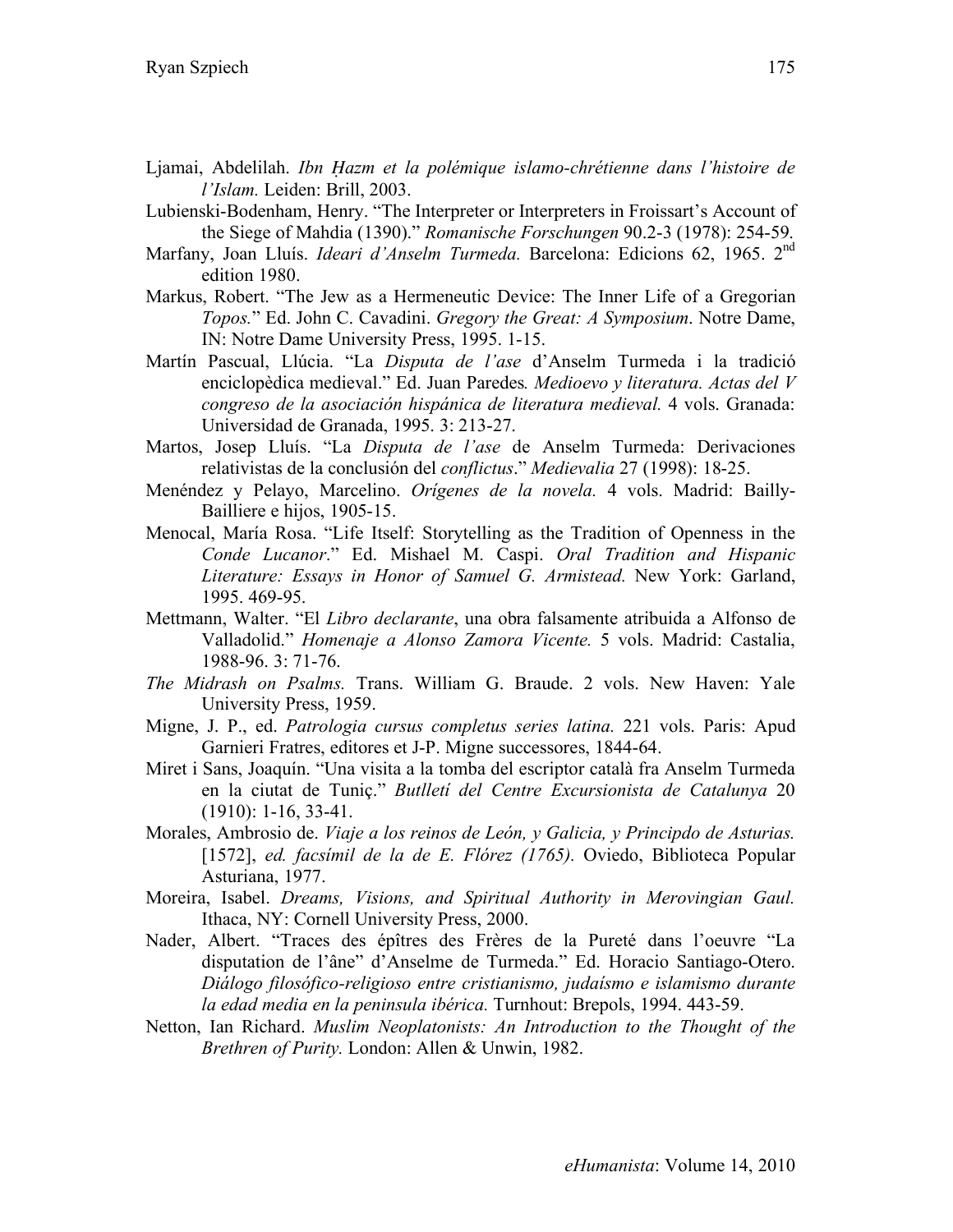Pablo de Santa María. *Scrutinium Scripturarum.* Burgos, 1591.

- Penna, Mario. *La Parabola dei tre anelli e la tolleranza nel Medio Evo*. Torino: Rosenberg & Sellier, 1953.
- Pou y Martí, José María. *Visionarios, Beguinos y Fraticelos catalanes (Siglos XIII-XV).* Vich: Ed. Seráfica, 1930. Rpt. Alicante: Instituto de Cultura 'Juan Gil-Albert' Diputación-Provincial de Alicante, 1996.
- Probst, J. M. "Fra Anselmo Turmeda et sa conversion à l'islamisme." *Revue Hispanique* 38 (1916): 464-96.
- Raimondi, A. "Les Profecies di Anselmo Turmeda." *Archivio storico per la Sicilia orientale* 11 (1914): 232-49.
- Reynolds, Dwight F., ed. *Interpreting the Self: Autobiography in the Arabic Literary Tradition.* Berkeley: University of California Press, 2001.
- Rico, Francisco. "Pedro de Veragüe y Fra Anselm Turmeda." *Bulletin of Hispanic Studies* 50 (1973): 224-30.
- Riquer, Martín de. *Història de la literatura catalana.* 3 vols. Barcelona: Ariel, 1964.

---, ed. *Llibre de tres.* Barcelona: Quaderns Crema, 1997.

- Rubiera i Mata, María Jesús. "Una possible font àrab de l'estructura argumental de les *Cobles de la divisió del regne de Mallorca*." Ed. R. Almany et al. *Actes del nové col*·*loqui internacional de llengua i literatura catalanes (Alacant-Elx, 9- 14 de setembre de 1991).* Barcelona: Publicacions de l'Abadia de Montserrat, 1993. 161-66.
- Rubió i Balaguer, Jordi. "Un text català de *La Profecia de l'ase* de Fra Anselm Turmeda*.*" *Estudis universitaris catalans* 7 (1913): 9-24.
- Sainz de la Maza, Carlos. *Alfonso de Valladolid: Edición y estudio del manuscrito "Lat. 6423" de la Biblioteca Apostólica Vaticana.* Diss. U. Complutense, 1990. Madrid: Editorial de la Universidad Complutense de Madrid, Servicio de Reprografía, 1990.
- ---. "El *Toledot Yeshu* Castellano en el Maestre Alfonso de Valladolid." *Actas II congreso internacional de la asociación hispánica de literature medieval (Segovia, del 15 al 19 de Octubre, 1987).* 2 vols. Universidad de Alcalá, 1992a. 797-814.
- *-*---. "*Vi en visión de sueño*: Conversión religiosa y autobiografía onírica en Abner de Burgos *alias* Alfonso de Valladolid." *Compás de letras: monografías de literatura española* 1 (1992b): 186-208.
- Salvat, Michel. "La *Disputaciò de l'asne* de fra Anselm Turmeda et ses sources encyclopédiques." *Reinardus* 18.1 (2005): 105-16.
- Samsó, Julio. "Dos notas sobre astrología medieval." *Al-Andalus* 36 (1971): 215-19.
- ---. "Turmediana." *Boletín de la Real Academia de Buenas Letras de Barcelona* 34 (1971-2): 51-85.
- Shagrir, Iris. "The Parable of the Three Rings: a revision of its history." *Journal of Medieval History* 23.2 (1997): 163-77.